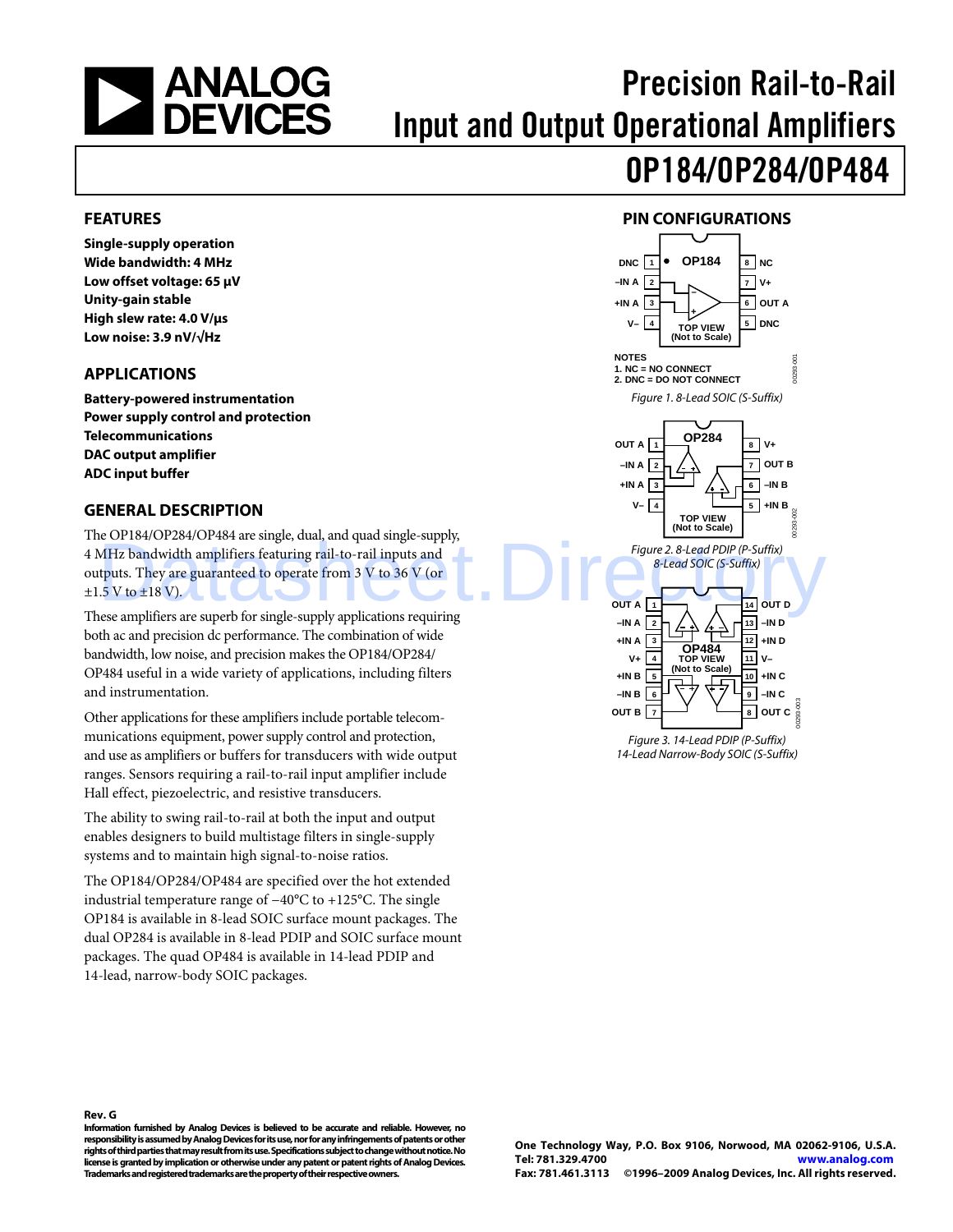# <span id="page-1-0"></span>TABLE OF CONTENTS

### **REVISION HISTORY**

#### **2/09—Rev. F to Rev. G**

| $9/08$ —Rev. E to Rev. F |  |
|--------------------------|--|

| Changes to Low Dropout Regulator with Current Limiting 20 |  |
|-----------------------------------------------------------|--|

#### **7/08—Rev. D to Rev. E**

| Changes to Designing Low Noise Circuits in Single-Supply |  |
|----------------------------------------------------------|--|
|                                                          |  |
|                                                          |  |
|                                                          |  |
| $\mathbf{a}$                                             |  |

### **4/06—Rev. C to Rev. D**

| Deleted Reference to 1993 System Applications Guide 15 |  |
|--------------------------------------------------------|--|

| Designing Low Noise Circuits in Single-Supply             |  |
|-----------------------------------------------------------|--|
|                                                           |  |
| Single-Supply, 3 V Instrumentation Amplifier  16          |  |
|                                                           |  |
| 5 V Only, 12-Bit DAC Swings Rail-to-Rail 17               |  |
|                                                           |  |
|                                                           |  |
| Low Dropout Regulator with Current Limiting 18            |  |
| 3 V, 50 Hz/60 Hz Active Notch Filter with False Ground 20 |  |
|                                                           |  |
|                                                           |  |

#### **3/06—Rev. B to Rev. C**

#### **9/02—Rev. A to Rev. B**

| Changes to Specifications, Input Bias Current Maximum2 |  |
|--------------------------------------------------------|--|
|                                                        |  |
|                                                        |  |

#### **6/02—Rev. 0 to Rev. A**

**10/96—Revision 0: Initial Version**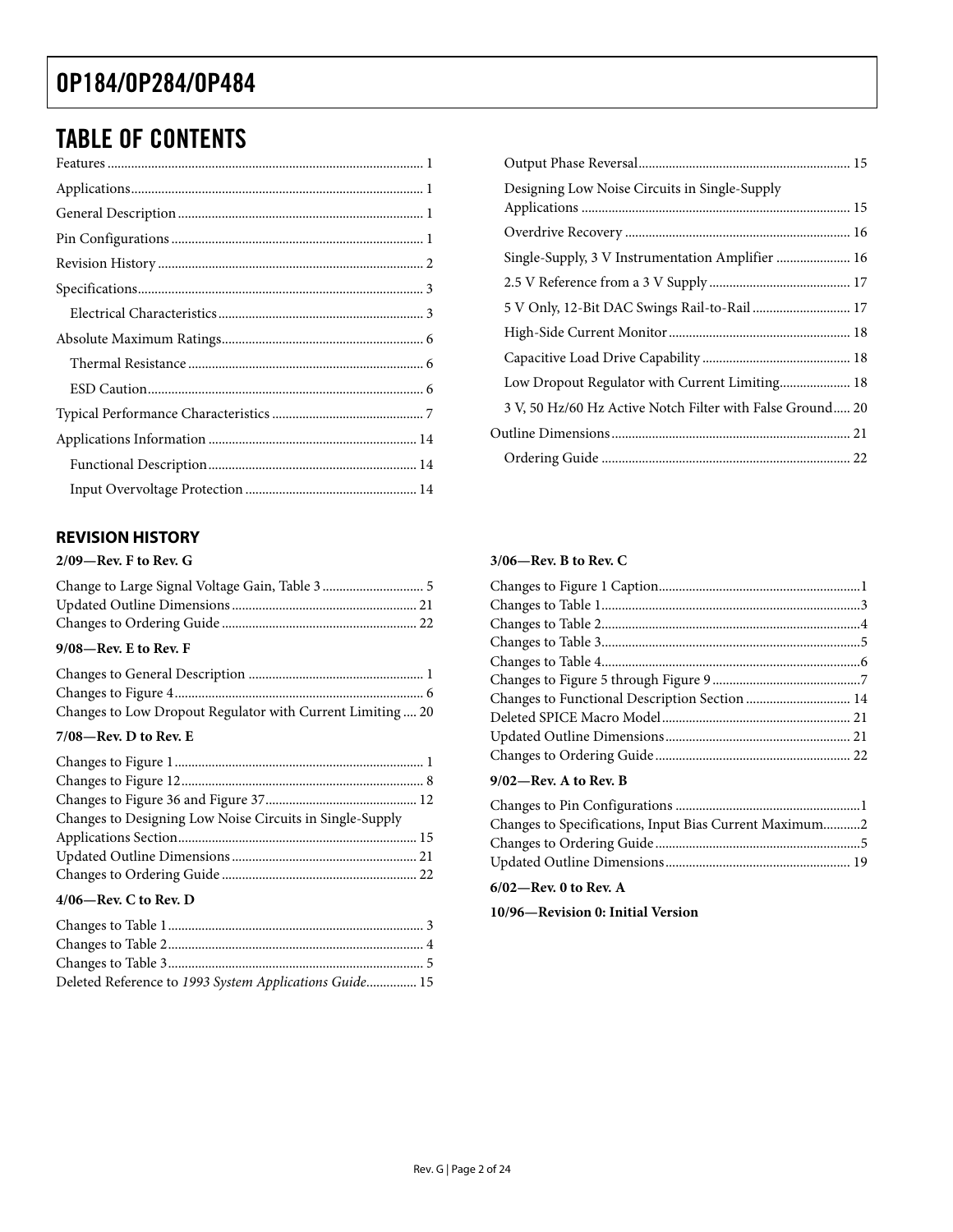### <span id="page-2-0"></span>**SPECIFICATIONS ELECTRICAL CHARACTERISTICS**

 $V_s$  = 5.0 V,  $V_{CM}$  = 2.5 V,  $T_A$  = 25°C, unless otherwise noted.

| <b>Conditions</b><br>Symbol<br>Unit<br><b>Parameter</b><br>Min<br><b>Typ</b><br><b>Max</b><br><b>INPUT CHARACTERISTICS</b><br>Offset Voltage, OP184/OP284E Grade <sup>1</sup><br>65<br>μV<br>Vos<br>$-40^{\circ}$ C $\leq$ T <sub>A</sub> $\leq$ +125 $^{\circ}$ C<br>165<br>μV<br>Offset Voltage, OP184/OP284F Grade <sup>1</sup><br>125<br>μV<br>Vos<br>$-40^{\circ}C \leq T_A \leq +125^{\circ}C$<br>350<br>μV<br>Offset Voltage, OP484E Grade <sup>1</sup><br>75<br>Vos<br>μV<br>$-40^{\circ}C \leq T_A \leq +125^{\circ}C$<br>175<br>μV |
|----------------------------------------------------------------------------------------------------------------------------------------------------------------------------------------------------------------------------------------------------------------------------------------------------------------------------------------------------------------------------------------------------------------------------------------------------------------------------------------------------------------------------------------------|
|                                                                                                                                                                                                                                                                                                                                                                                                                                                                                                                                              |
|                                                                                                                                                                                                                                                                                                                                                                                                                                                                                                                                              |
|                                                                                                                                                                                                                                                                                                                                                                                                                                                                                                                                              |
|                                                                                                                                                                                                                                                                                                                                                                                                                                                                                                                                              |
|                                                                                                                                                                                                                                                                                                                                                                                                                                                                                                                                              |
|                                                                                                                                                                                                                                                                                                                                                                                                                                                                                                                                              |
|                                                                                                                                                                                                                                                                                                                                                                                                                                                                                                                                              |
|                                                                                                                                                                                                                                                                                                                                                                                                                                                                                                                                              |
| Offset Voltage, OP484F Grade <sup>1</sup><br>Vos<br>150<br>μV                                                                                                                                                                                                                                                                                                                                                                                                                                                                                |
| $-40^{\circ}$ C $\leq$ T <sub>A</sub> $\leq$ +125 $^{\circ}$ C<br>450<br>μV                                                                                                                                                                                                                                                                                                                                                                                                                                                                  |
| <b>Input Bias Current</b><br>450<br>60<br>nA<br>l <sub>B</sub>                                                                                                                                                                                                                                                                                                                                                                                                                                                                               |
| $-40^{\circ}$ C $\leq$ T <sub>A</sub> $\leq$ +125 $^{\circ}$ C<br>600<br>nA                                                                                                                                                                                                                                                                                                                                                                                                                                                                  |
| Input Offset Current<br>$\overline{2}$<br>50<br>nA<br>$\log$                                                                                                                                                                                                                                                                                                                                                                                                                                                                                 |
| 50<br>$-40^{\circ}$ C $\leq$ T <sub>A</sub> $\leq$ +125 $^{\circ}$ C<br>nA                                                                                                                                                                                                                                                                                                                                                                                                                                                                   |
| 5<br>$\mathsf{V}$<br>$\mathbf 0$<br>Input Voltage Range                                                                                                                                                                                                                                                                                                                                                                                                                                                                                      |
| Common-Mode Rejection Ratio<br><b>CMRR</b><br>$V_{CM} = 0 V$ to 5 V<br>60<br>dB                                                                                                                                                                                                                                                                                                                                                                                                                                                              |
| dB<br>$V_{CM} = 1.0 V$ to 4.0 V, $-40^{\circ}C \le T_A \le +125^{\circ}C$<br>86                                                                                                                                                                                                                                                                                                                                                                                                                                                              |
| 50<br>V/mV<br>Large Signal Voltage Gain<br>$R_L = 2 k\Omega$ , 1 $V \leq V_0 \leq 4 V$<br>240<br>Avo                                                                                                                                                                                                                                                                                                                                                                                                                                         |
| 25<br>V/mV<br>$R_L = 2 k\Omega$ , $-40^{\circ}C \leq T_A \leq +125^{\circ}C$                                                                                                                                                                                                                                                                                                                                                                                                                                                                 |
| <b>Bias Current Drift</b><br>150<br>pA/°C<br>$\Delta$ l <sub>B</sub> / $\Delta$ T                                                                                                                                                                                                                                                                                                                                                                                                                                                            |
| <b>OUTPUT CHARACTERISTICS</b>                                                                                                                                                                                                                                                                                                                                                                                                                                                                                                                |
| $\vee$<br>Output Voltage High<br>$I_L = 1.0$ mA<br>4.85<br><b>V<sub>OH</sub></b>                                                                                                                                                                                                                                                                                                                                                                                                                                                             |
| Output Voltage Low<br>VOL<br>$I_L = 1.0$ mA<br>125<br>mV                                                                                                                                                                                                                                                                                                                                                                                                                                                                                     |
| ±6.5<br><b>Output Current</b><br>mA<br>lout                                                                                                                                                                                                                                                                                                                                                                                                                                                                                                  |
| POWER SUPPLY                                                                                                                                                                                                                                                                                                                                                                                                                                                                                                                                 |
| <b>PSRR</b><br>dB<br>76<br>Power Supply Rejection Ratio<br>$V_s = 2.0 V$ to 10 V, $-40^{\circ}C \le T_A \le +125^{\circ}C$                                                                                                                                                                                                                                                                                                                                                                                                                   |
| Supply Current/Amplifier<br>$V_0 = 2.5 V$ , $-40^{\circ}C \leq T_A \leq +125^{\circ}C$<br>1.45<br>mA<br>Isy                                                                                                                                                                                                                                                                                                                                                                                                                                  |
| Supply Voltage Range<br>$\sf V$<br>V <sub>S</sub><br>3<br>36                                                                                                                                                                                                                                                                                                                                                                                                                                                                                 |
| <b>DYNAMIC PERFORMANCE</b>                                                                                                                                                                                                                                                                                                                                                                                                                                                                                                                   |
| Slew Rate<br><b>SR</b><br>$R_{L} = 2 k\Omega$<br>1.65<br>$V/\mu s$<br>2.4                                                                                                                                                                                                                                                                                                                                                                                                                                                                    |
| 2.5<br><b>Settling Time</b><br>To 0.01%, 1.0 V step<br>t <sub>S</sub><br>μs                                                                                                                                                                                                                                                                                                                                                                                                                                                                  |
| <b>Gain Bandwidth Product</b><br>GBP<br>3.25<br><b>MHz</b>                                                                                                                                                                                                                                                                                                                                                                                                                                                                                   |
| Phase Margin<br>45<br>$\Phi_{\text{M}}$<br>Degrees                                                                                                                                                                                                                                                                                                                                                                                                                                                                                           |
| <b>NOISE PERFORMANCE</b>                                                                                                                                                                                                                                                                                                                                                                                                                                                                                                                     |
| <b>Voltage Noise</b><br>µV p-p<br>0.1 Hz to 10 Hz<br>0.3<br>$e_n$ p-p                                                                                                                                                                                                                                                                                                                                                                                                                                                                        |
| $nV/\sqrt{Hz}$<br><b>Voltage Noise Density</b><br>$f = 1$ kHz<br>3.9<br>e <sub>n</sub>                                                                                                                                                                                                                                                                                                                                                                                                                                                       |
| pA/√Hz<br><b>Current Noise Density</b><br>0.4<br>$i_{n}$                                                                                                                                                                                                                                                                                                                                                                                                                                                                                     |

<sup>1</sup> Input offset voltage measurements are performed by automated test equipment approximately 0.5 seconds after application of power.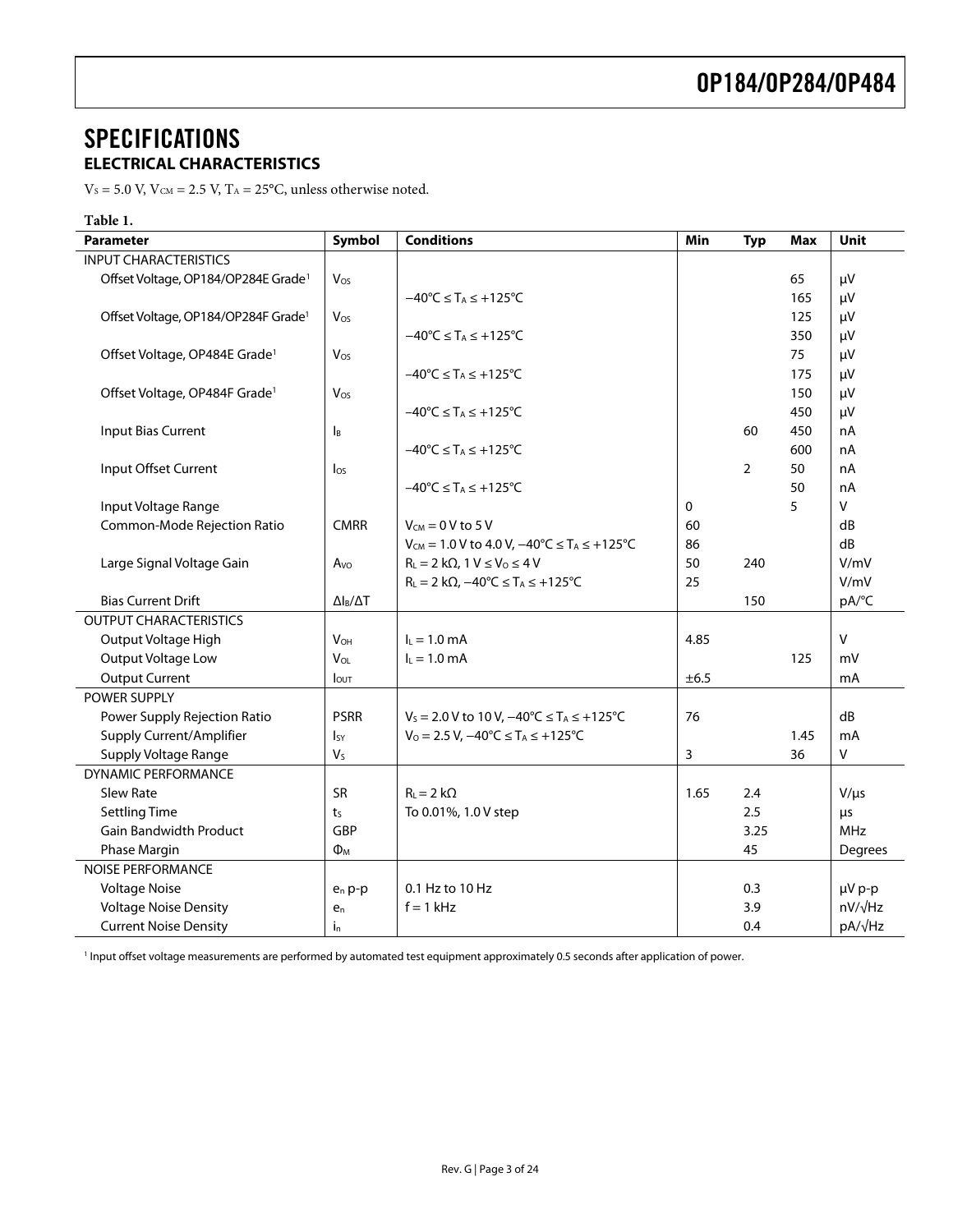$\rm V_S$  = 3.0 V,  $\rm V_{\rm CM}$  = 1.5 V,  $\rm T_A$  = 25°C, unless otherwise noted.

### **Table 2.**

| <b>Parameter</b>                                | Symbol                    | <b>Conditions</b>                                               | Min      | <b>Typ</b> | <b>Max</b> | Unit           |
|-------------------------------------------------|---------------------------|-----------------------------------------------------------------|----------|------------|------------|----------------|
| <b>INPUT CHARACTERISTICS</b>                    |                           |                                                                 |          |            |            |                |
| Offset Voltage, OP184/OP284E Grade <sup>1</sup> | Vos                       |                                                                 |          |            | 65         | μV             |
|                                                 |                           | $-40^{\circ}$ C $\leq$ T <sub>A</sub> $\leq$ +125°C             |          |            | 165        | μV             |
| Offset Voltage, OP184/OP284F Grade <sup>1</sup> | Vos                       |                                                                 |          |            | 125        | μV             |
|                                                 |                           | $-40^{\circ}$ C $\leq$ T <sub>A</sub> $\leq$ +125°C             |          |            | 350        | μV             |
| Offset Voltage, OP484E Grade <sup>1</sup>       | Vos                       |                                                                 |          |            | 100        | μV             |
|                                                 |                           | $-40^{\circ}C \leq T_A \leq +125^{\circ}C$                      |          |            | 200        | μV             |
| Offset Voltage, OP484F Grade <sup>1</sup>       | Vos                       |                                                                 |          |            | 150        | μV             |
|                                                 |                           | $-40^{\circ}$ C $\leq$ T <sub>A</sub> $\leq$ +125 $^{\circ}$ C  |          |            | 450        | μV             |
| Input Bias Current                              | $\mathsf{I}_{\mathsf{B}}$ |                                                                 |          | 60         | 450        | nA             |
|                                                 |                           | $-40^{\circ}$ C $\leq$ T <sub>A</sub> $\leq$ +125°C             |          |            | 600        | nA             |
| Input Offset Current                            | $\log$                    | $-40^{\circ}$ C $\leq$ T <sub>A</sub> $\leq$ +125 $^{\circ}$ C  |          |            | 50         | nA             |
| Input Voltage Range                             |                           |                                                                 | $\Omega$ |            | 3          | v              |
| Common-Mode Rejection Ratio                     | <b>CMRR</b>               | $V_{CM} = 0 V$ to 3 V                                           | 60       |            |            | dB             |
|                                                 |                           | $V_{CM} = 0$ V to 3 V, $-40^{\circ}C \le T_A \le +125^{\circ}C$ | 56       |            |            | dB             |
| <b>OUTPUT CHARACTERISTICS</b>                   |                           |                                                                 |          |            |            |                |
| Output Voltage High                             | <b>V<sub>OH</sub></b>     | $I_1 = 1.0$ mA                                                  | 2.85     |            |            | $\vee$         |
| <b>Output Voltage Low</b>                       | <b>V<sub>OL</sub></b>     | $I_L = 1.0$ mA                                                  |          |            | 125        | mV             |
| <b>POWER SUPPLY</b>                             |                           |                                                                 |          |            |            |                |
| Power Supply Rejection Ratio                    | <b>PSRR</b>               | $V_5 = \pm 1.25$ V to $\pm 1.75$ V                              | 76       |            |            | dB             |
| Supply Current/Amplifier                        | <sub>Isy</sub>            | $V_0 = 1.5 V$ , $-40^{\circ}C \leq T_A \leq +125^{\circ}C$      |          |            | 1.35       | mA             |
| DYNAMIC PERFORMANCE                             |                           |                                                                 |          |            |            |                |
| <b>Gain Bandwidth Product</b>                   | <b>GBP</b>                |                                                                 |          | 3          |            | <b>MHz</b>     |
| <b>NOISE PERFORMANCE</b>                        |                           |                                                                 |          |            |            |                |
| <b>Voltage Noise Density</b>                    | $e_n$                     | $f = 1$ kHz                                                     |          | 3.9        |            | $nV/\sqrt{Hz}$ |

<sup>1</sup> Input offset voltage measurements are performed by automated test equipment approximately 0.5 seconds after application of power.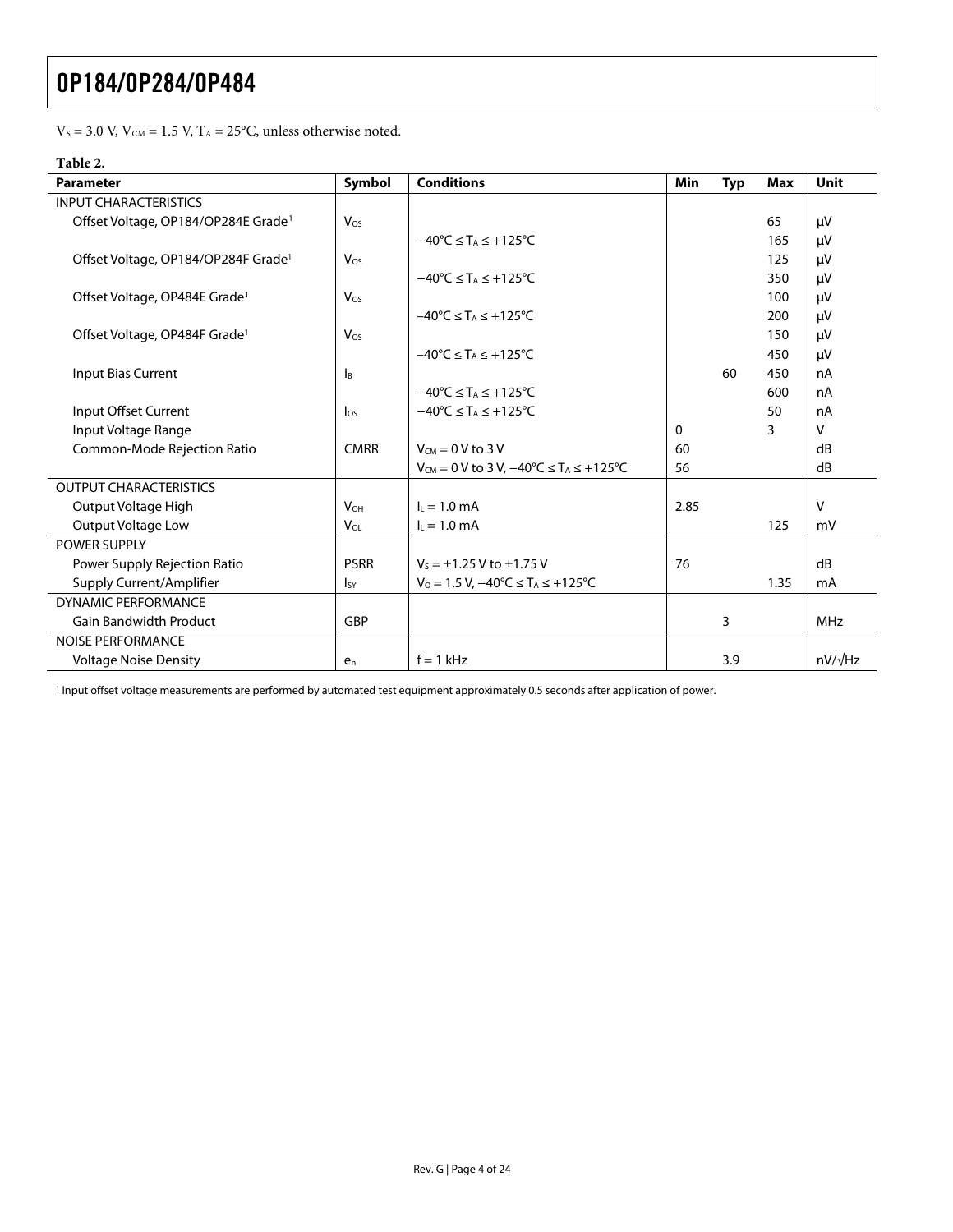$\rm V_S$  =  $\pm 15.0$  V,  $\rm V_{\rm CM}$  = 0 V,  $\rm T_A$  = 25°C, unless otherwise noted.

| able |
|------|
|------|

| <b>Parameter</b>                                | Symbol                    | <b>Conditions</b>                                                             | Min   | <b>Typ</b> | Max       | Unit           |
|-------------------------------------------------|---------------------------|-------------------------------------------------------------------------------|-------|------------|-----------|----------------|
| <b>INPUT CHARACTERISTICS</b>                    |                           |                                                                               |       |            |           |                |
| Offset Voltage, OP184/OP284E Grade <sup>1</sup> | Vos                       |                                                                               |       |            | 100       | μV             |
|                                                 |                           | $-40^{\circ}$ C $\leq$ T <sub>A</sub> $\leq$ +125 $^{\circ}$ C                |       |            | 200       | μV             |
| Offset Voltage, OP184/OP284F Grade <sup>1</sup> | Vos                       |                                                                               |       |            | 175       | μV             |
|                                                 |                           | $-40^{\circ}C \leq T_A \leq +125^{\circ}C$                                    |       |            | 375       | μV             |
| Offset Voltage, OP484E Grade <sup>1</sup>       | Vos                       |                                                                               |       |            | 150       | μV             |
|                                                 |                           | $-40^{\circ}C \leq T_A \leq +125^{\circ}C$                                    |       |            | 300       | μV             |
| Offset Voltage, OP484F Grade <sup>1</sup>       | Vos                       |                                                                               |       |            | 250       | μV             |
|                                                 |                           | $-40^{\circ}$ C $\leq$ T <sub>A</sub> $\leq$ +125 $^{\circ}$ C                |       |            | 500       | μV             |
| <b>Input Bias Current</b>                       | $\mathsf{I}_{\mathsf{B}}$ |                                                                               |       | 80         | 450       | nA             |
|                                                 |                           | $-40^{\circ}C \leq T_A \leq +125^{\circ}C$                                    |       |            | 575       | nA             |
| Input Offset Current                            | $\log$                    | $-40^{\circ}$ C $\leq$ T <sub>A</sub> $\leq$ +125 $^{\circ}$ C                |       |            | 50        | nA             |
| Input Voltage Range                             |                           |                                                                               | $-15$ |            | $+15$     | V              |
| Common-Mode Rejection Ratio                     | <b>CMRR</b>               | $V_{CM} = -14.0 V$ to +14.0 V, $-40^{\circ}C \le T_A \le +125^{\circ}C$       | 86    | 90         |           | dB             |
|                                                 |                           | $V_{CM} = -15.0 V$ to +15.0 V                                                 | 80    |            |           | dB             |
| Large Signal Voltage Gain                       | Avo                       | $R_L = 2 k\Omega$ , $-10 V \le V_0 \le 10 V$                                  | 150   | 1000       |           | V/mV           |
|                                                 |                           | $R_L = 2 k\Omega$ , $-40^{\circ}C \leq T_A \leq +125^{\circ}C$                | 75    |            |           | V/mV           |
| Offset Voltage Drift E Grade                    | $\Delta V_{OS}/\Delta T$  |                                                                               |       | 0.2        | 2.00      | µV/°C          |
| <b>Bias Current Drift</b>                       | $\Delta V_B/\Delta T$     |                                                                               |       | 150        |           | pA/°C          |
| <b>OUTPUT CHARACTERISTICS</b>                   |                           |                                                                               |       |            |           |                |
| Output Voltage High                             | $V_{OH}$                  | $I_L = 1.0$ mA                                                                | 14.8  |            |           | $\mathsf{V}$   |
| Output Voltage Low                              | V <sub>OL</sub>           | $L = 1.0$ mA                                                                  |       |            | $-14.875$ | v              |
| <b>Output Current</b>                           | lout                      |                                                                               | ±10   |            |           | mA             |
| POWER SUPPLY                                    |                           |                                                                               |       |            |           |                |
| Power Supply Rejection Ratio                    | <b>PSRR</b>               | $V_s = \pm 2.0$ V to $\pm 18$ V, $-40^{\circ}$ C $\le T_A \le +125^{\circ}$ C | 90    |            |           | dB             |
| Supply Current/Amplifier                        | $I_{SY}$                  | $V_0 = 0 V$ , $-40^{\circ}C \le T_A \le +125^{\circ}C$                        |       |            | 2.0       | mA             |
| Supply Current/Amplifier                        | <sub>Isy</sub>            | $V_s = \pm 18 V$ , $-40^{\circ}C \leq T_A \leq +125^{\circ}C$                 |       |            | 2.25      | mA             |
| <b>DYNAMIC PERFORMANCE</b>                      |                           |                                                                               |       |            |           |                |
| Slew Rate                                       | SR                        | $R_{L} = 2 k\Omega$                                                           | 2.4   | 4.0        |           | $V/\mu s$      |
| <b>Full-Power Bandwidth</b>                     | $BW_p$                    | 1% distortion, $R_L = 2 k\Omega$ , $V_0 = 29 V p-p$                           |       | 35         |           | kHz            |
| <b>Settling Time</b>                            | t <sub>S</sub>            | To 0.01%, 10 V step                                                           |       | 4          |           | μs             |
| <b>Gain Bandwidth Product</b>                   | GBP                       |                                                                               |       | 4.25       |           | <b>MHz</b>     |
| Phase Margin                                    | $\Phi_{M}$                |                                                                               |       | 50         |           | Degrees        |
| <b>NOISE PERFORMANCE</b>                        |                           |                                                                               |       |            |           |                |
| <b>Voltage Noise</b>                            | $e_n p-p$                 | 0.1 Hz to 10 Hz                                                               |       | 0.3        |           | µV p-p         |
| <b>Voltage Noise Density</b>                    | e <sub>n</sub>            | $f = 1$ kHz                                                                   |       | 3.9        |           | $nV/\sqrt{Hz}$ |
| <b>Current Noise Density</b>                    | İ <sub>n</sub>            |                                                                               |       | 0.4        |           | pA/√Hz         |

<sup>1</sup> Input offset voltage measurements are performed by automated test equipment approximately 0.5 seconds after application of power.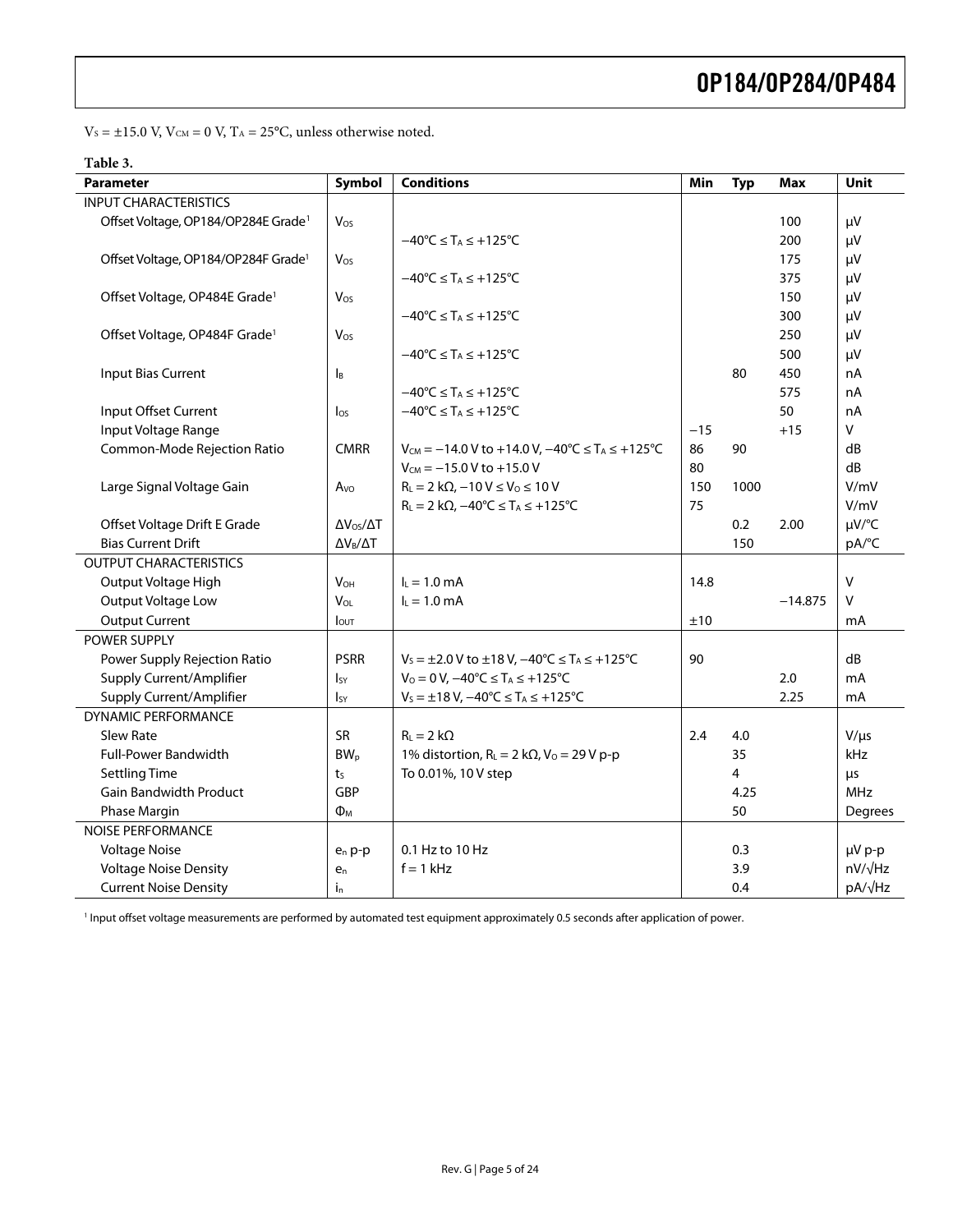### <span id="page-5-0"></span>ABSOLUTE MAXIMUM RATINGS

#### **Table 4.**

| <b>Parameter</b>                        | Rating                              |
|-----------------------------------------|-------------------------------------|
| Supply Voltage                          | $+18V$                              |
| Input Voltage                           | $+18V$                              |
| Differential Input Voltage <sup>1</sup> | $\pm 0.6$ V                         |
| Output Short-Circuit Duration to GND    | Indefinite                          |
| Storage Temperature Range               |                                     |
| P-Suffix, S-Suffix Packages             | $-65^{\circ}$ C to $+150^{\circ}$ C |
| Operating Temperature Range             |                                     |
| OP184/OP284/OP484E/OP484F               | $-40^{\circ}$ C to $+125^{\circ}$ C |
| Junction Temperature Range              |                                     |
| P-Suffix, S-Suffix Packages             | $-65^{\circ}$ C to $+150^{\circ}$ C |
| Lead Temperature                        | 300 $\degree$ C                     |
| (Soldering 60 sec)                      |                                     |

<sup>1</sup> For input voltages greater than 0.6 V, the input current should be limited to less than 5 mA to prevent degradation or destruction of the input devices.

Stresses above those listed under Absolute Maximum Ratings may cause permanent damage to the device. This is a stress rating only; functional operation of the device at these or any other conditions above those indicated in the operational section of this specification is not implied. Exposure to absolute maximum rating conditions for extended periods may affect device reliability.

Absolute maximum ratings apply to both DICE and packaged parts, unless otherwise noted.

### **THERMAL RESISTANCE**

 $θ<sub>JA</sub>$  is specified for the worst-case conditions; that is,  $θ<sub>JA</sub>$  is specified for a device in socket for PDIP.  $\theta_{JA}$  is specified for a device soldered in the circuit board for SOIC packages.

#### **Table 5. Thermal Resistance**

| <b>Package Type</b>     | $\theta$ JA | $\theta_{\text{JC}}$ | Unit               |
|-------------------------|-------------|----------------------|--------------------|
| 8-Lead PDIP (P-Suffix)  | 103         | 43                   | °C/W               |
| 8-Lead SOIC (S-Suffix)  | 158         | 43                   | $\rm ^{\circ}$ C/W |
| 14-Lead PDIP (P-Suffix) | 83          | 39                   | $\rm ^{\circ}$ C/W |
| 14-Lead SOIC (S-Suffix) | 92          | 27                   | $\rm ^{\circ}$ C/W |

### **ESD CAUTION**



ESD (electrostatic discharge) sensitive device. Charged devices and circuit boards can discharge without detection. Although this product features patented or proprietary protection circuitry, damage may occur on devices subjected to high energy ESD. Therefore, proper ESD precautions should be taken to avoid performance degradation or loss of functionality.

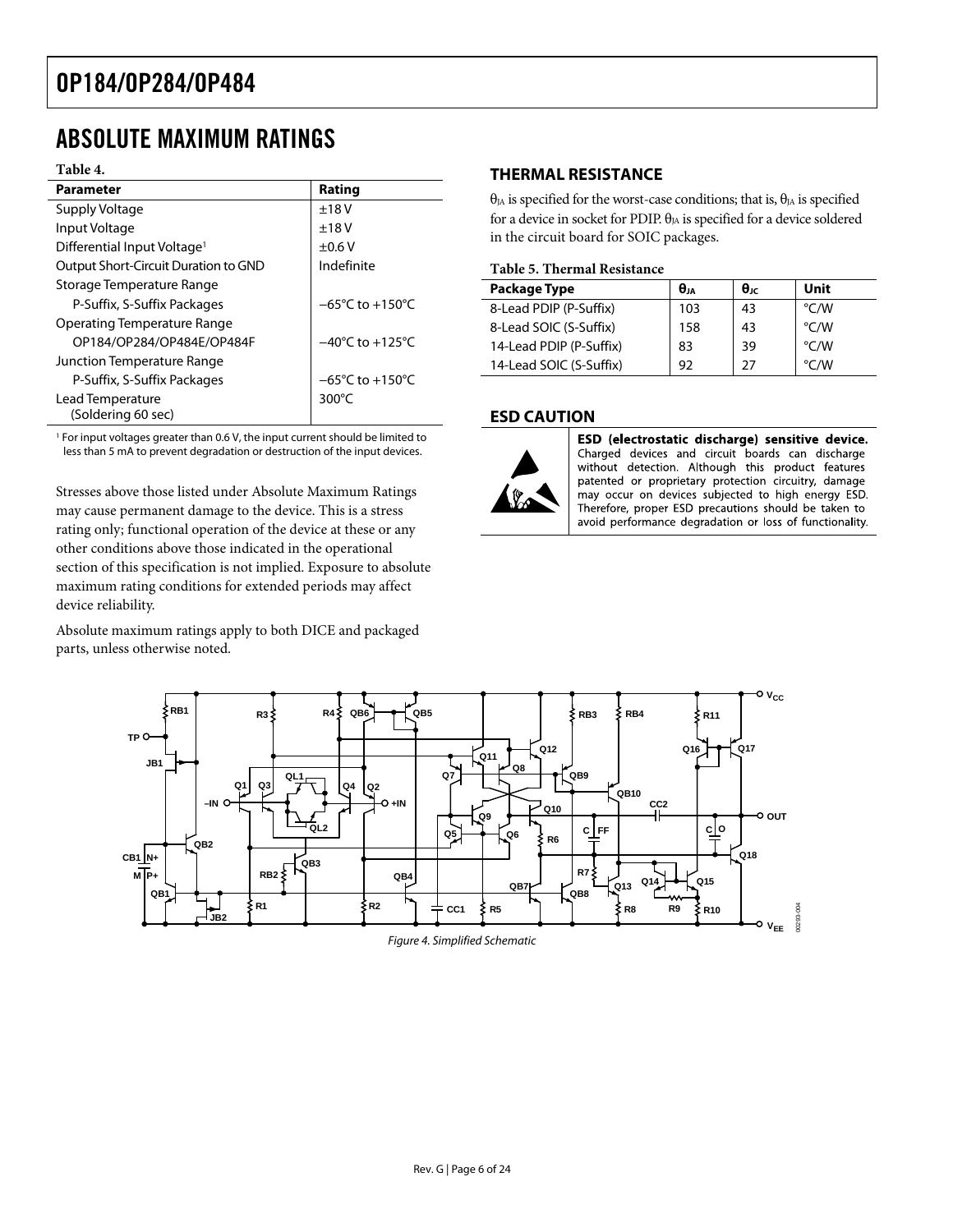### <span id="page-6-0"></span>TYPICAL PERFORMANCE CHARACTERISTICS



Figure 5. Input Offset Voltage Distribution



<span id="page-6-1"></span>



Figure 8. Input Offset Voltage Drift Distribution



Figure 9. Input Offset Voltage Drift Distribution

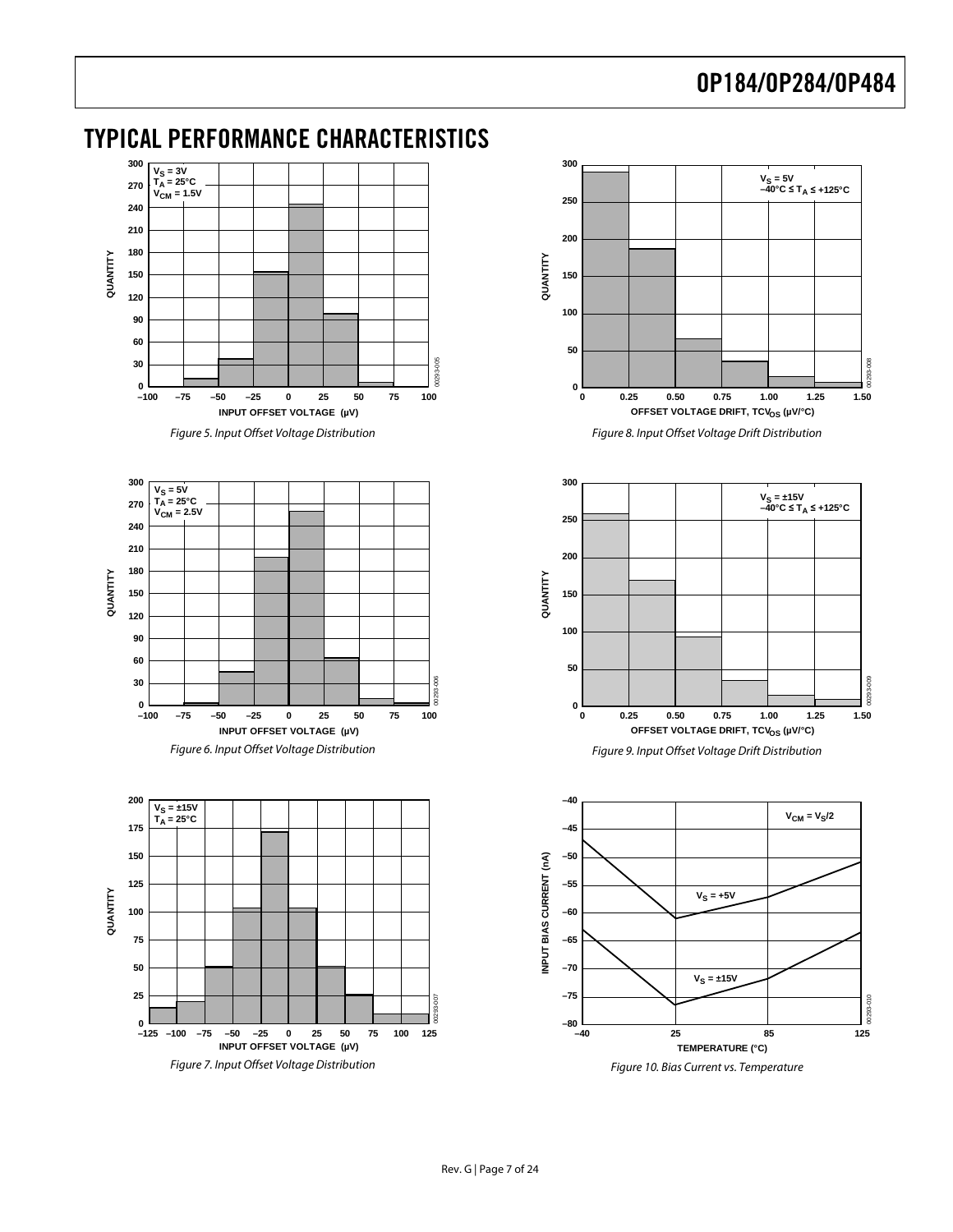







Figure 13. Supply Current vs. Temperature









Figure 16. Open-Loop Gain and Phase vs. Frequency (No Load)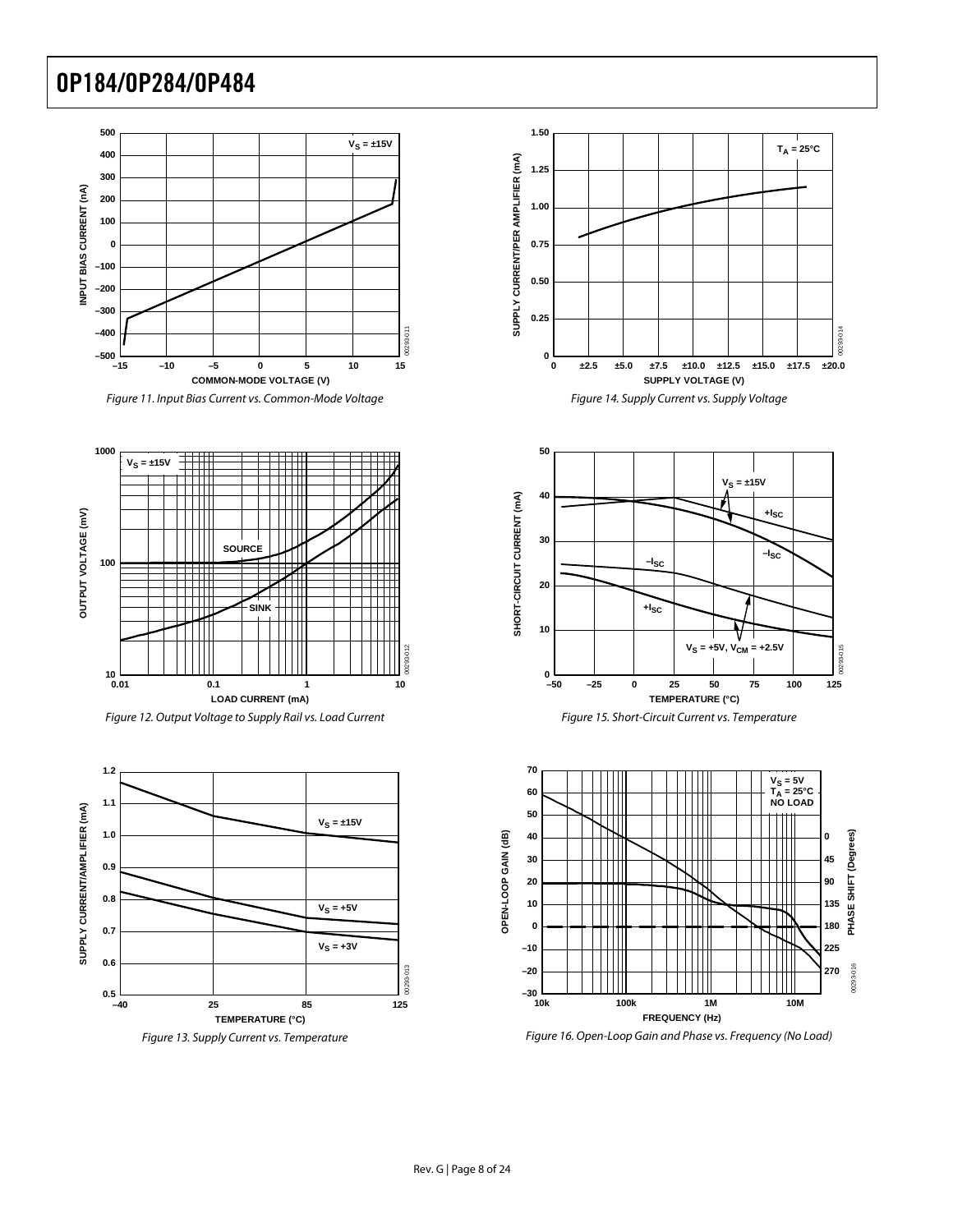

Figure 17. Open-Loop Gain and Phase vs. Frequency (No Load)



Figure 18. Open-Loop Gain and Phase vs. Frequency (No Load)



Figure 19. Open-Loop Gain vs. Temperature



Figure 20. Closed-Loop Gain vs. Frequency (2 kΩ Load)



Figure 21. Closed-Loop Gain vs. Frequency (2 kΩ Load)



Figure 22. Closed-Loop Gain vs. Frequency (2 kΩ Load)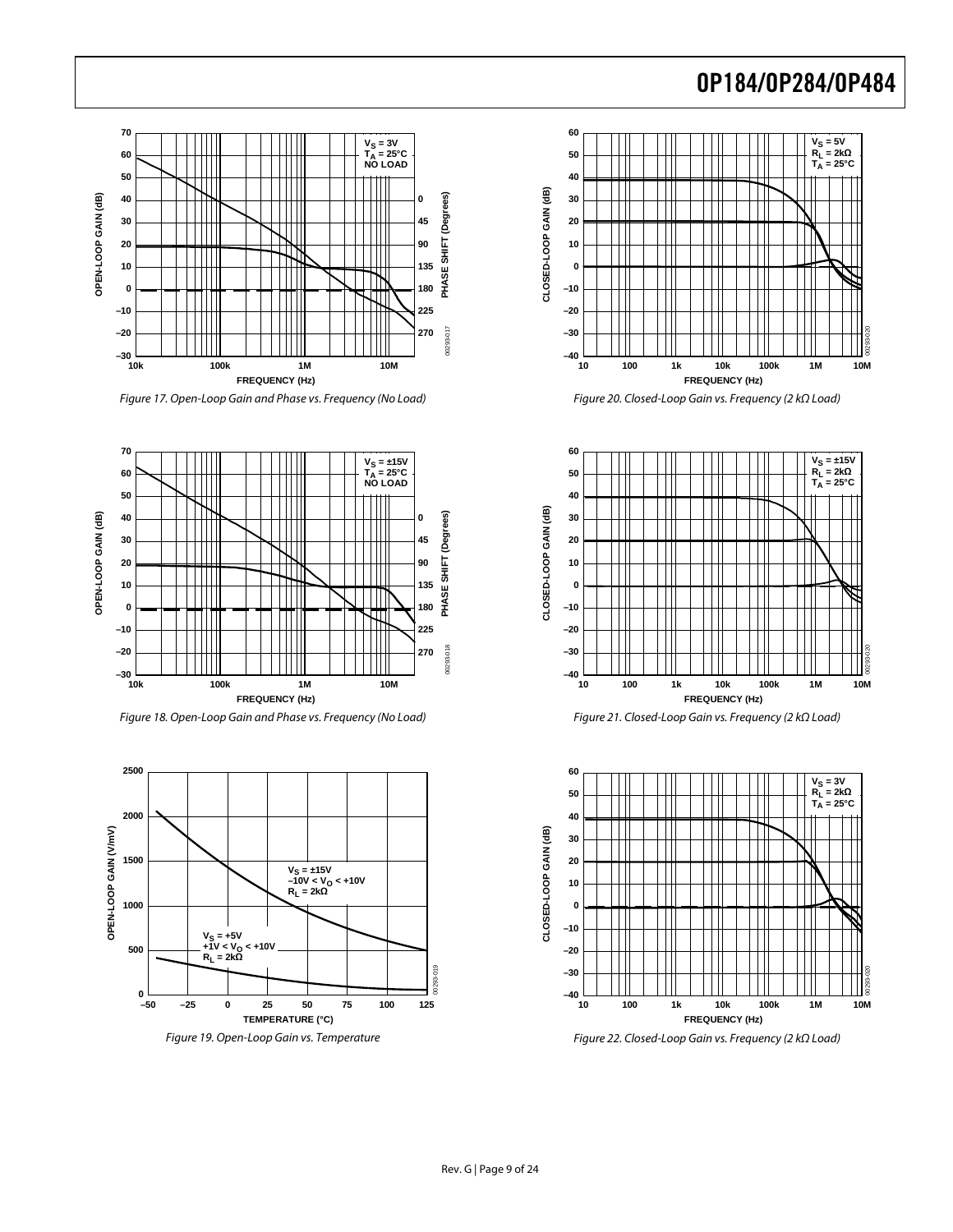







Figure 25. Output Impedance vs. Frequency









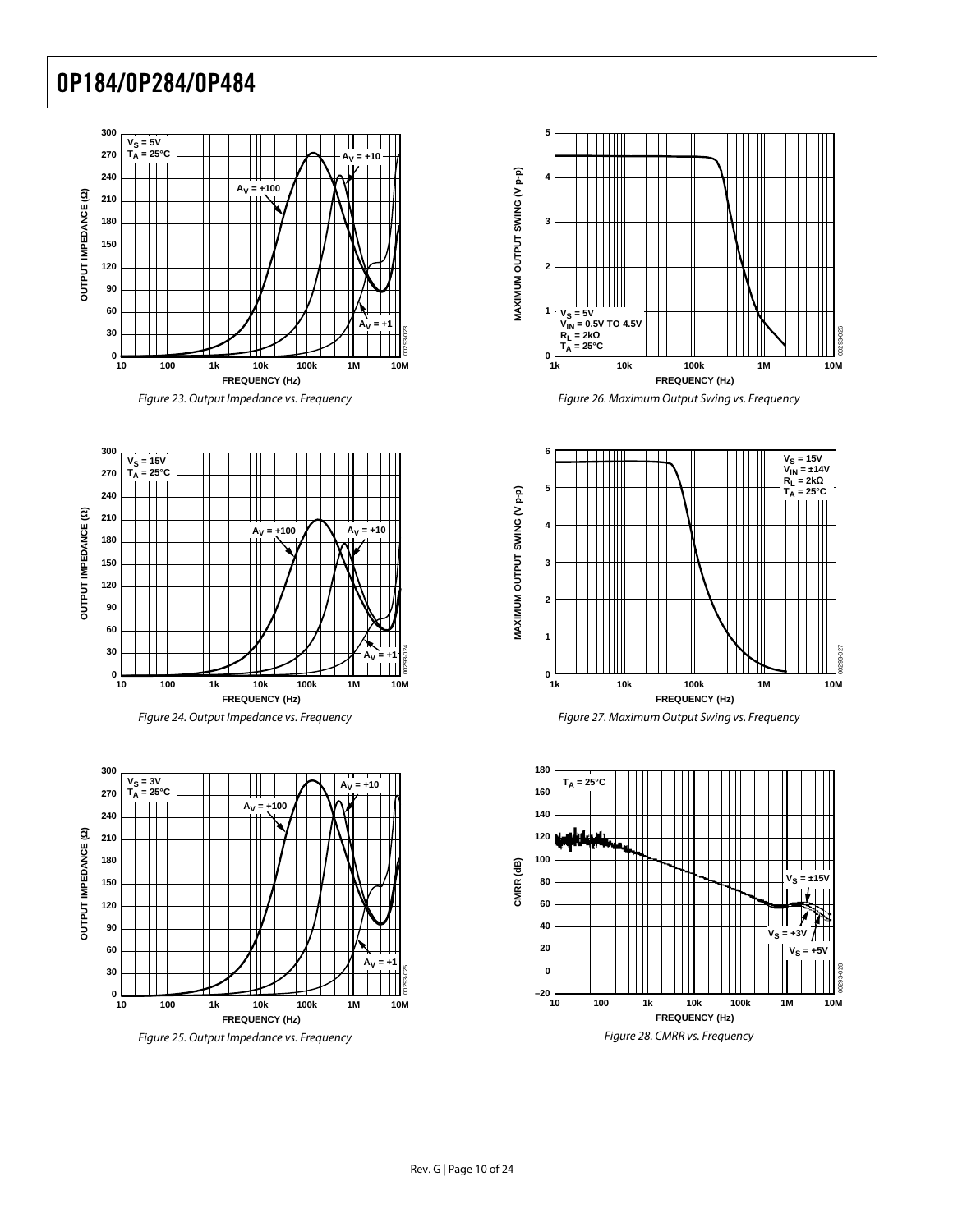





<span id="page-10-0"></span>









Figure 34. Step Size vs. Settling Time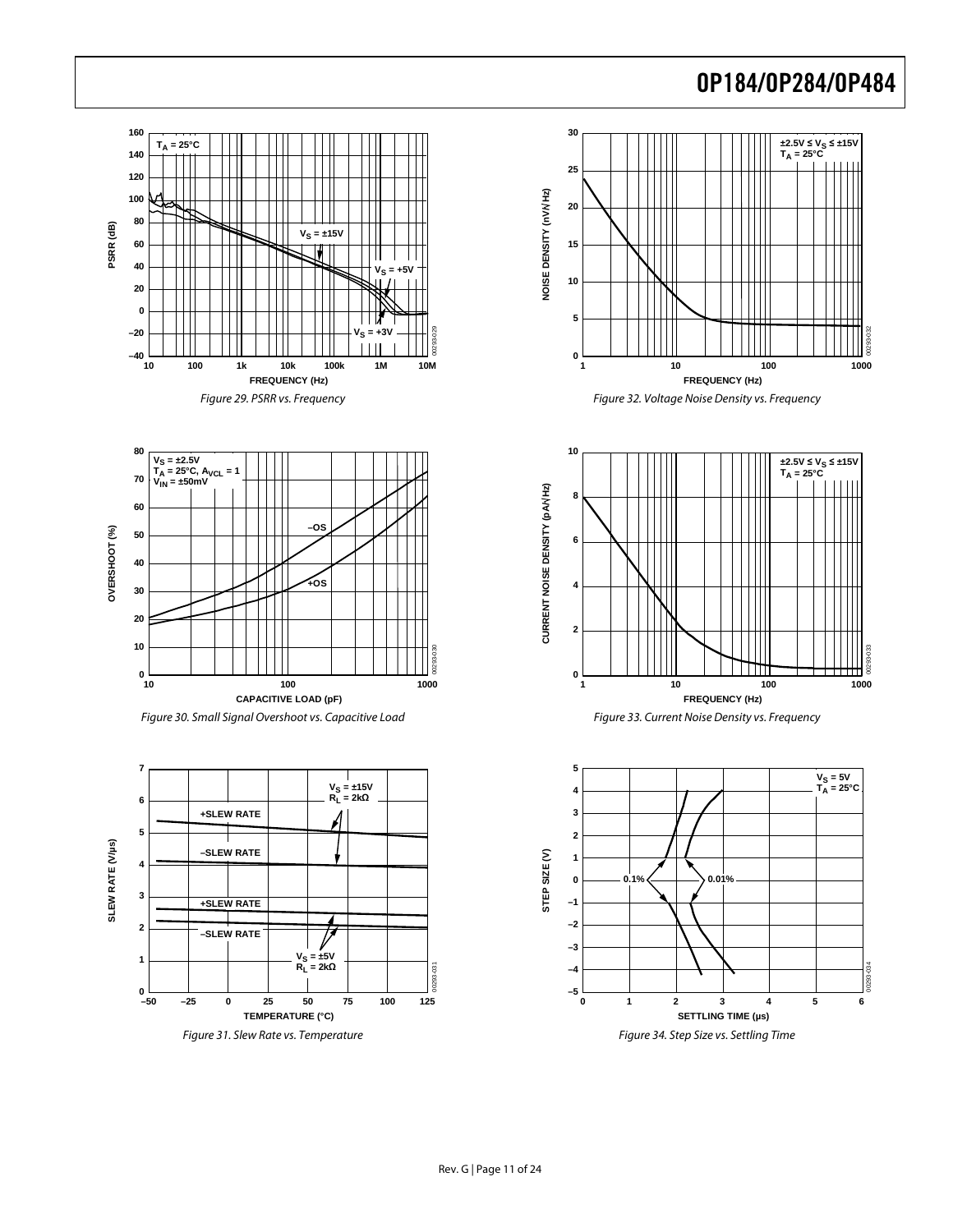





Figure 37. 0.1 Hz to 10 Hz Noise







Figure 39. Small Signal Transient Response



Figure 40. Small Signal Transient Response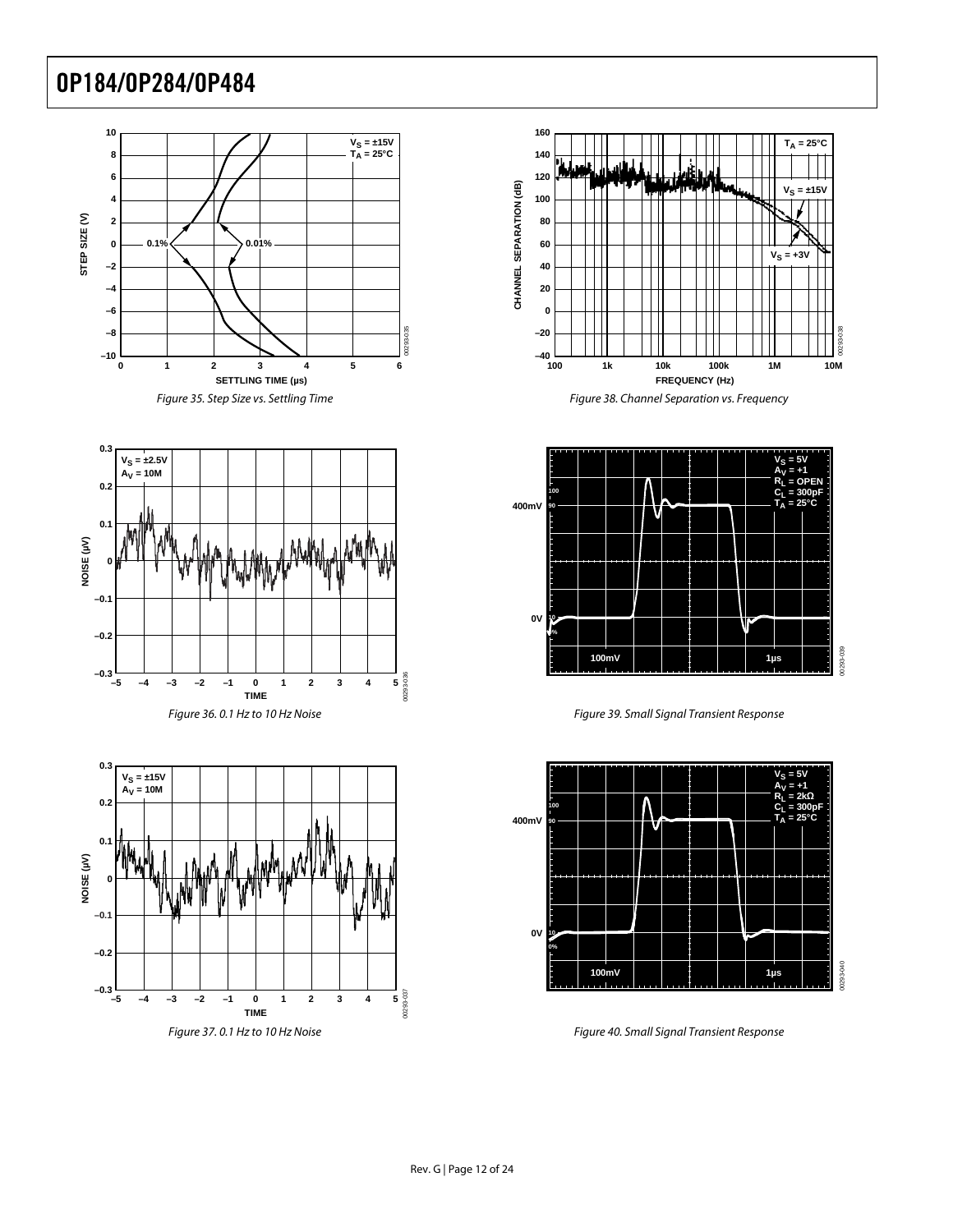

Figure 41. Small Signal Transient Response



Figure 43. Total Harmonic Distortion + Noise vs. Frequency



Figure 42. Small Signal Transient Response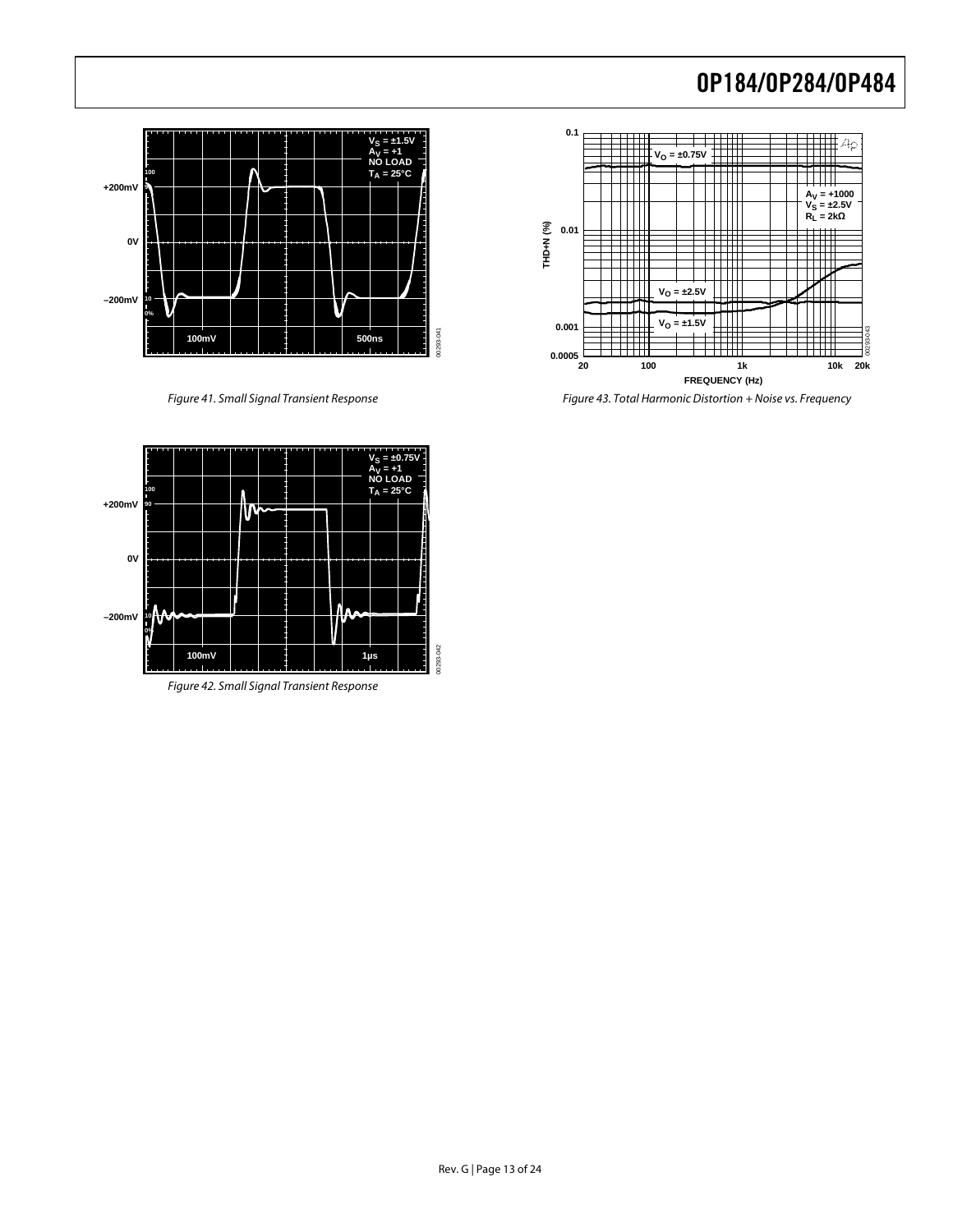### <span id="page-13-0"></span>APPLICATIONS INFORMATION **FUNCTIONAL DESCRIPTION**

The OP184/OP284/OP484 are precision single-supply, rail-to-rail operational amplifiers. Intended for the portable instrumentation marketplace, the OPx84 family of devices combine the attributes of precision, wide bandwidth, and low noise to make them a superb choice in single-supply applications that require both ac and precision dc performance. Other low supply voltage applications for which the OP284 is well suited are active filters, audio microphone preamplifiers, power supply control, and telecommunications. To combine all of these attributes with rail-to-rail input/output operation, novel circuit design techniques are used.



Figure 44. OP284 Equivalent Input Circuit

<span id="page-13-3"></span><span id="page-13-2"></span><span id="page-13-1"></span>For example, [Figure 44](#page-13-1) illustrates a simplified equivalent circuit for the input stage of the OP184/OP284/OP484. It comprises an NPN differential pair, Q1→Q2, and a PNP differential pair, Q3→Q4, operating concurrently. Diode Network D1→Diode Network D2 serves to clamp the applied differential input voltage to the OP284, thereby protecting the input transistors against avalanche damage. Input stage voltage gains are kept low for input rail-to-rail operation. The two pairs of differential output voltages are connected to the second stage of the OP284, which is a compound folded cascade gain stage. It is also in the second gain stage, where the two pairs of differential output voltages are combined into a single-ended, output signal voltage used to drive the output stage. A key issue in the input stage is the behavior of the input bias currents over the input commonmode voltage range. Input bias currents in the OP284 are the arithmetic sum of the base currents in Q1→Q3 and in Q2→Q4. As a result of this design approach, the input bias currents in the OP284 not only exhibit different amplitudes; they also exhibit different polarities. This effect is best illustrated by [Figure 10](#page-6-1). It is, therefore, of paramount importance that the effective source impedances connected to the OP284 inputs be balanced for optimum dc and ac performance.

To achieve rail-to-rail output, the OP284 output stage design employs a unique topology for both sourcing and sinking current. This circuit topology is illustrated in [Figure 45](#page-13-2). The output stage is voltage-driven from the second gain stage. The signal path through the output stage is inverting; that is, for positive input signals, Q1 provides the base current drive to Q6 so that it conducts (sinks) current. For negative input signals, the signal path via Q1→Q2→D1→Q4→Q3 provides the base current drive for Q5 to conduct (source) current. Both amplifiers provide output current until they are forced into saturation, which occurs at approximately 20 mV from the negative supply rail and 100 mV from the positive supply rail.



Figure 45. OP284 Equivalent Output Circuit

Thus, the saturation voltage of the output transistors sets the limit on the OP284 maximum output voltage swing. Output short-circuit current limiting is determined by the maximum signal current into the base of Q1 from the second gain stage. Under output short-circuit conditions, this input current level is approximately 100 μA. With transistor current gains around 200, the short-circuit current limits are typically 20 mA. The output stage also exhibits voltage gain. This is accomplished by the use of common-emitter amplifiers, and, as a result, the voltage gain of the output stage (thus, the open-loop gain of the device) exhibits a dependence to the total load resistance at the output of the OP284.

### **INPUT OVERVOLTAGE PROTECTION**

As with any semiconductor device, if conditions exist where the applied input voltages to the device exceed either supply voltage, the input overvoltage I-V characteristic of the device must be considered. When an overvoltage occurs, the amplifier could be damaged, depending on the magnitude of the applied voltage and the magnitude of the fault current. [Figure 46](#page-14-1) illustrates the overvoltage I-V characteristic of the OP284. This graph was generated with the supply pins connected to GND and a curve tracer's collector output drive connected to the input.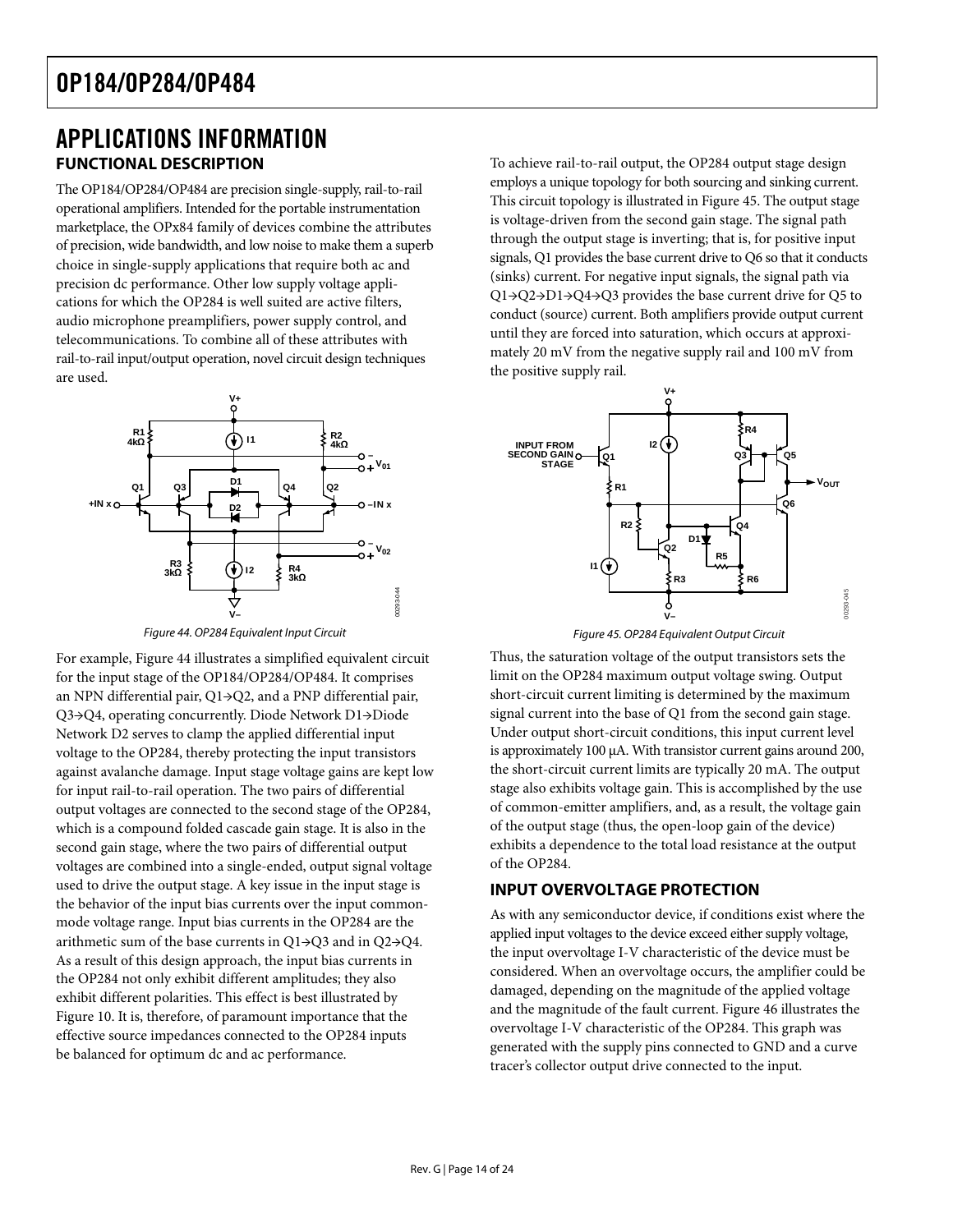<span id="page-14-0"></span>

Figure 46. Input Overvoltage I-V Characteristics of the OP284

<span id="page-14-1"></span>As shown in [Figure 46,](#page-14-1) internal p-n junctions to the OP284 energize and permit current flow from the inputs to the supplies when the input is 1.8 V more positive and 0.6 V more negative than the respective supply rails. As illustrated in the simplified equivalent circuit shown in [Figure 44](#page-13-1), the OP284 does not have any internal current limiting resistors; thus, fault currents can quickly rise to damaging levels.

This input current is not inherently damaging to the device, provided that it is limited to 5 mA or less. For the OP284, once the input exceeds the negative supply by 0.6 V, the input current quickly exceeds 5 mA. If this condition continues to exist, an external series resistor should be added at the expense of additional thermal noise. [Figure 47](#page-14-2) illustrates a typical noninverting configuration for an overvoltage-protected amplifier where the series resistance, Rs, is chosen such that

$$
R_{S} = \frac{V_{IN(MAX)} - V_{SUPPLY}}{5 \text{ mA}}
$$

For example, a 1 k $\Omega$  resistor protects the OP284 against input signals up to 5 V above and below the supplies. For other configurations where both inputs are used, each input should be protected against abuse with a series resistor. Again, to ensure optimum dc and ac performance, it is recommended that source impedance levels be balanced.



Figure 47. Resistance in Series with Input Limits Overvoltage Currents to Safe Values

#### <span id="page-14-2"></span>**OUTPUT PHASE REVERSAL**

<span id="page-14-3"></span>Some operational amplifiers designed for single-supply operation exhibit an output voltage phase reversal when their inputs are driven beyond their useful common-mode range. Typically, for single-supply bipolar op amps, the negative supply determines the lower limit of their common-mode range. With these devices,

external clamping diodes, with the anode connected to ground and the cathode to the inputs, prevent input signal excursions from exceeding the negative supply of the device (that is, GND), preventing a condition that causes the output voltage to change phase. JFET-input amplifiers can also exhibit phase reversal; and, if so, a series input resistor is usually required to prevent it.

The OP284 is free from reasonable input voltage range restrictions, provided that input voltages no greater than the supply voltages are applied. Although device output does not change phase, large currents can flow through the input protection diodes, as shown in [Figure 46.](#page-14-1) Therefore, the technique recommended in the [Input](#page-13-3)  [Overvoltage Protection](#page-13-3) section should be applied to those applications where the likelihood of input voltages exceeding the supply voltages is high.

### **DESIGNING LOW NOISE CIRCUITS IN SINGLE-SUPPLY APPLICATIONS**

m F1<br>
Separation Supples<br>
The SUF<br>
DES<br>
SUF<br>
The sidyna<br>
we dave oper<br>
com one nois<br>
It was apple conce<br>
nois<br>
It was apple conce<br>
rent<br>
1<br>
it Refe illus<br>
equi is giv<br>
when  $R_s =$ <br>
(e<sub>nR)</sub><br>
ted k is t<br>
nut<br>
nce TA ((i<sub>nQA</sub>) In single-supply applications, devices like the OP284 extend the dynamic range of the application through the use of rail-to-rail operation. In fact, the OPx84 family is the first of its kind to combine single-supply, rail-to-rail operation, and low noise in one device. It is the first device in the industry to exhibit an input noise voltage spectral density of less than  $4 \frac{\text{nV}}{\text{Hz}}$  at 1 kHz. It was also designed specifically for low-noise, single-supply applications, and as such, some discussion on circuit noise concepts in single-supply applications is appropriate.

Referring to the op amp noise model circuit configuration illustrated in [Figure 48,](#page-14-3) the expression for an amplifier's total equivalent input noise voltage for a source resistance level, Rs, is given by

$$
e_{nT} = \sqrt{2\left[\left(e_{nR}\right)^2 + \left(\dot{I}_{nOA} \times R_S\right)^2\right] + \left(e_{nOA}\right)^2}
$$
, units in  $\frac{V}{\sqrt{Hz}}$ 

where:

 $R<sub>S</sub> = 2R$  is the effective, or equivalent, circuit source resistance.  $(e_{nR})^2$  is the source resistance thermal noise voltage power (4kTR). *k* is the Boltzmann's constant =  $1.38 \times 10^{-23}$  J/K.

*T* is the ambient temperature in Kelvins of the circuit =  $273.15 +$  $T_A$  ( $^{\circ}$ C).

 $(i_{n<sub>OA</sub>})<sup>2</sup>$  is the op amp equivalent input noise current spectral power (1 Hz bandwidth).

 $(e_{n\Omega A})^2$  is the op amp equivalent input noise voltage spectral power (1 Hz bandwidth).



Figure 48. Op Amp Noise Circuit Model Used to Determine Total Circuit Equivalent Input Noise Voltage and Noise Figure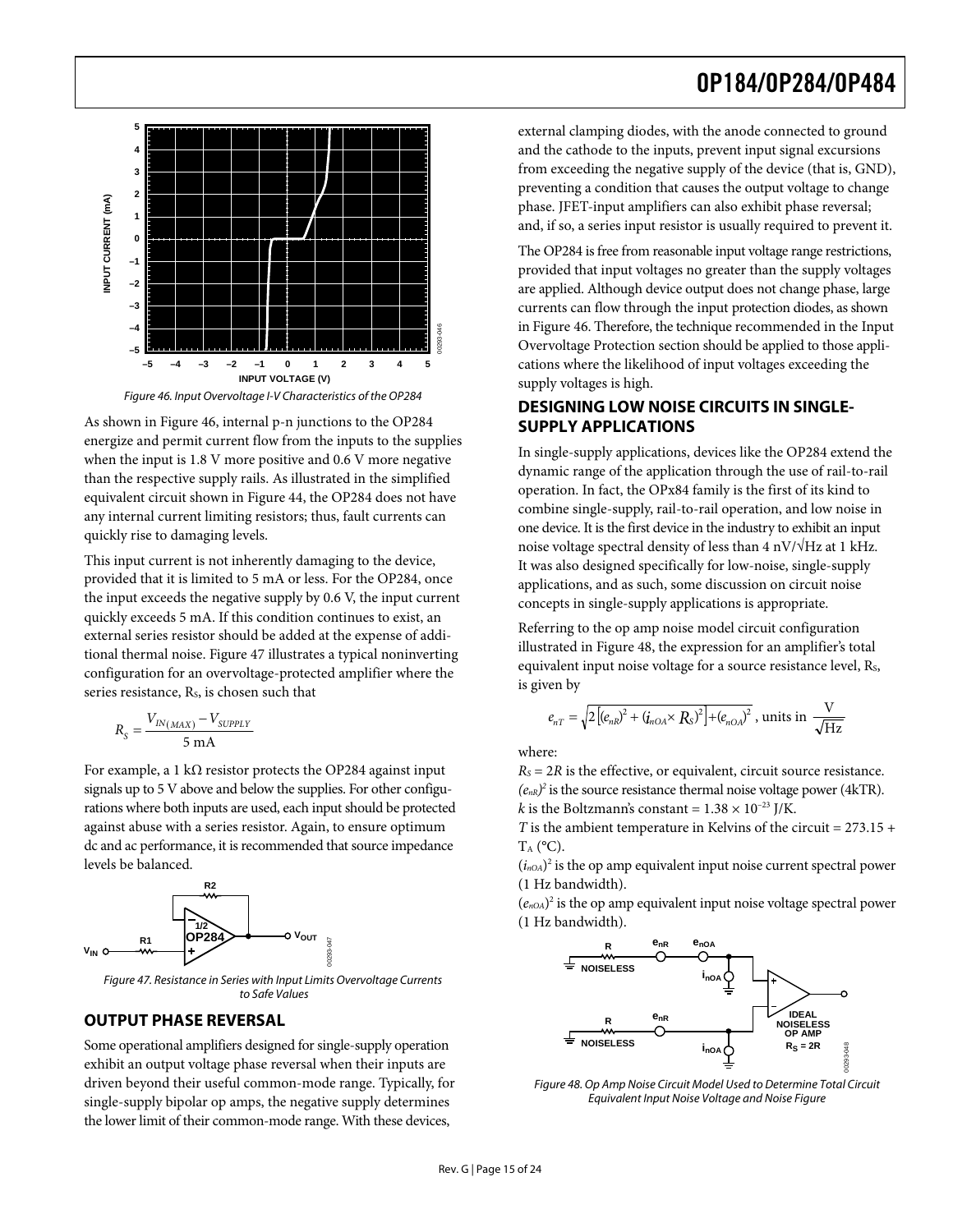<span id="page-15-0"></span>As a design aid, [Figure 49](#page-15-1) shows the total equivalent input noise of the OP284 and the total thermal noise of a resistor for comparison. Note that for source resistance less than 1 kΩ, the equivalent input noise voltage of the OP284 is dominant.



<span id="page-15-2"></span>Figure 49. OP284 Equivalent Thermal Noise vs. Total Source Resistance

<span id="page-15-1"></span>Because circuit SNR is the critical parameter in the final analysis, the noise behavior of a circuit is often expressed in terms of its noise figure, NF. The noise figure is defined as the ratio of a circuit's output signal-to-noise to its input signal-to-noise.

An expression of a circuit NF in dB, and in terms of the operational amplifier voltage and current noise parameters defined previously, is given by

$$
NF (dB) = 10 log \left[ 1 + \left( \frac{(e_{nOA})^2 + (i_{nOA} \times R_S)^2}{(e_{nRS})^2} \right) \right]
$$

where:

*NF (*dB*)* is the noise figure of the circuit, expressed in decibels.  $(e_{nOA})^2$  is the OP284 noise voltage spectral power (1 Hz bandwidth).  $(i_{n<sub>OA</sub>})^2$  is the OP284 noise current spectral power (1 Hz bandwidth).  $(e<sub>nRS</sub>)<sup>2</sup>$  is the source resistance thermal noise voltage power =  $(4kTRs)$ .

*RS* is the effective, or equivalent, source resistance presented to the amplifier.

<span id="page-15-3"></span>Calculation of the circuit noise figure is straightforward because the signal level in the application is not required to determine it. However, many designers using NF calculations as the basis for achieving optimum SNR believe that a low noise figure is equal to low total noise. In fact, the opposite is true, as shown in [Figure 50](#page-15-2). The noise figure of the OP284 is expressed as a function of the source resistance level. Note that the lowest noise figure for the OP284 occurs at a source resistance level of 10 kΩ. However, [Figure 49](#page-15-1) shows that this source resistance level and the OP284 generate approximately 14 nV/ $\sqrt{Hz}$  of total equivalent circuit noise. Signal levels in the application invariably increase to maximize circuit SNR, which is not an option in low voltage, single-supply applications.



Figure 50. OP284 Noise Figure vs. Source Resistance

Therefore, to achieve optimum circuit SNR in single-supply applications, it is recommended that an operational amplifier with the lowest equivalent input noise voltage be chosen, along with source resistance levels that are consistent with maintaining low total circuit noise.

### **OVERDRIVE RECOVERY**

The overdrive recovery time of an operational amplifier is the time required for the output voltage to recover to its linear region from a saturated condition. The recovery time is important in applications where the amplifier must recover quickly after a large transient event. The circuit shown in [Figure 51](#page-15-3) was used to evaluate the OP284 overload recovery time. The OP284 takes approximately 2 μs to recover from positive saturation and approximately 1 μs to recover from negative saturation.



Figure 51. Output Overload Recovery Test Circuit

### **SINGLE-SUPPLY, 3 V INSTRUMENTATION AMPLIFIER**

The low noise, wide bandwidth, and rail-to-rail input/output operation of the OP284 make it ideal for low supply voltage applications such as in the two op amp instrumentation amplifier shown in [Figure 52](#page-16-1). The circuit uses the classic two op amp instrumentation amplifier topology with four resistors to set the gain. The transfer equation of the circuit is identical to that of a noninverting amplifier. Resistor R2 and Resistor R3 should be closely matched to each other, as well as to Resistors  $(R1 + P1)$ and Resistor R4 to ensure good common-mode rejection performance.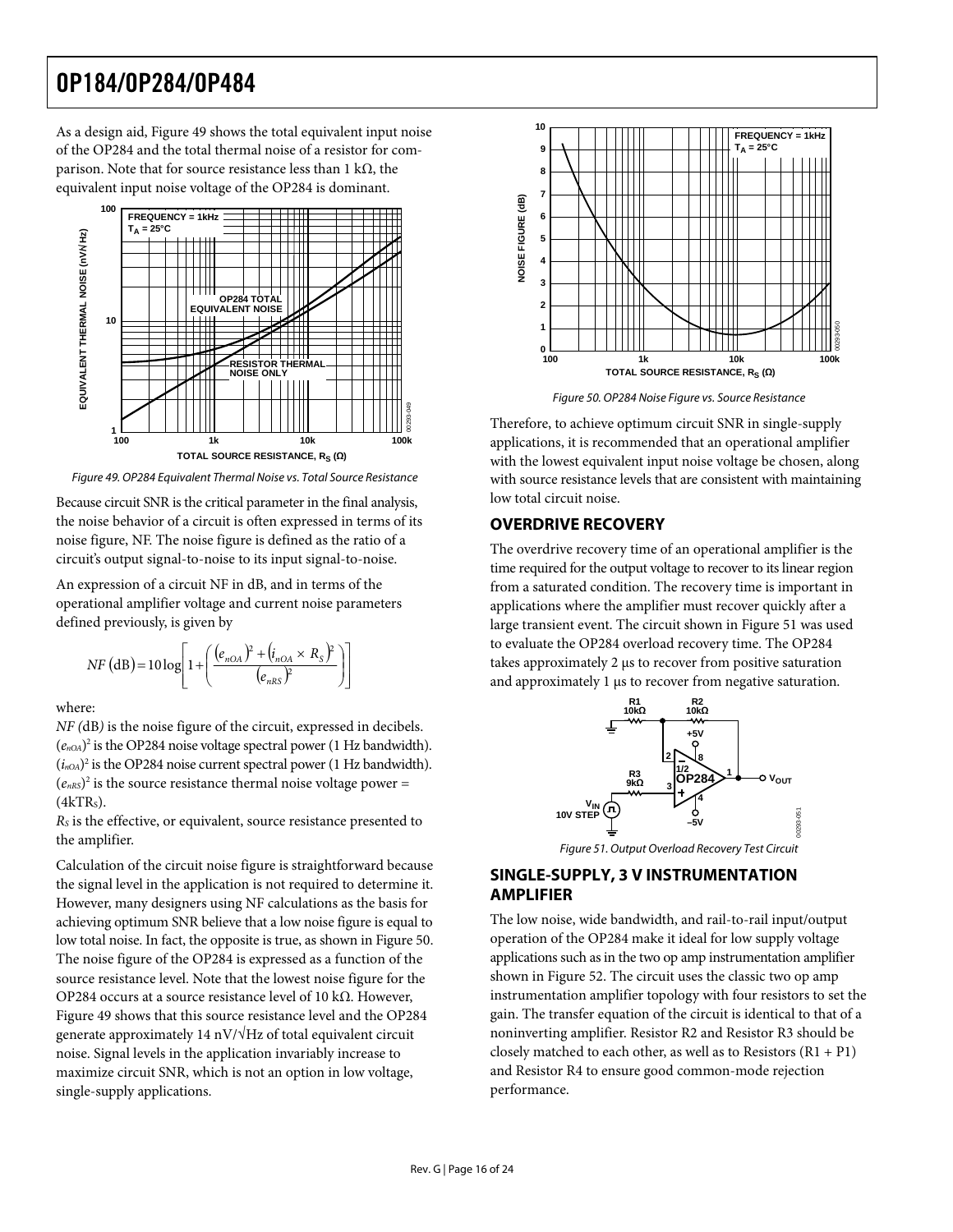<span id="page-16-0"></span>Resistor networks should be used in this circuit for R2 and R3 because they exhibit the necessary relative tolerance matching for good performance. Matched networks also exhibit tight relative resistor temperature coefficients for good circuit temperature stability. Trimming Potentiometer P1 is used for optimum dc CMR adjustment, and C1 is used to optimize ac CMR. With the circuit values as shown, Circuit CMR is better than 80 dB over the frequency range of 20 Hz to 20 kHz. Circuit referred-to-input (RTI) noise in the 0.1 Hz to 10 Hz band is an impressively low 0.45 μV p-p. Resistor RP1 and Resistor RP2 serve to protect the OP284 inputs against input overvoltage abuse. Capacitor C2 can be included to the limit circuit bandwidth and, therefore, wide bandwidth noise in sensitive applications. The value of this capacitor should be adjusted, depending on the required closedloop bandwidth of the circuit. The R4 to C2 time constant creates a pole at a frequency equal to

$$
f(3 dB) = \frac{1}{2\pi R4 C2}
$$

### <span id="page-16-2"></span>**2.5 V REFERENCE FROM A 3 V SUPPLY**

In many single-supply applications, the need for a 2.5 V reference often arises. Many commercially available monolithic 2.5 V references require at least a minimum operating supply of 4 V. The problem is exacerbated when the minimum operating supply voltage is 3 V. The circuit illustrated in [Figure 53](#page-16-2) is an example of a 2.5 V reference that operates from a single 3 V supply. The circuit takes advantage of the OP284 rail-to-rail input/output voltage ranges to amplify an [AD589](http://www.analog.com/en/prod/0%2C2877%2CAD589%2C00.html) 1.235 V output to 2.5 V.



Figure 52. Single Supply, 3 V Low Noise Instrumentation Amplifier

<span id="page-16-3"></span><span id="page-16-1"></span>The low  $TCV_{OS}$  of the OP284 at 1.5  $\mu V$ /°C helps maintain an output voltage temperature coefficient that is dominated by the temperature coefficients of R2 and R3. In this circuit with 100 ppm/°C TCR resistors, the output voltage exhibits a temperature coefficient of 200 ppm/°C. Lower tempco resistors are recommended for more accurate performance over temperature.

One measure of the performance of a voltage reference is its capacity to recover from sudden changes in load current. While sourcing a steady-state load current of 1 mA, this circuit recovers to 0.01% of the programmed output voltage in 1.5 μs for a total change in load current of ±1 mA.



Figure 53. 2.5 V Reference That Operates on a Single 3 V Supply

### **5 V ONLY, 12-BIT DAC SWINGS RAIL-TO-RAIL**

The OP284 is ideal for use with a CMOS DAC to generate a digitally controlled voltage with a wide output range. [Figure 54](#page-16-3) shows a DAC8043 used in conjunction with the AD589 to generate a voltage output from 0 V to 1.23 V. The DAC is actually operating in voltage switching mode, where the reference is connected to the current output, I<sub>OUT</sub>, and the output voltage is taken from the  $V_{REF}$  pin. This topology is inherently noninverting, as opposed to the classic current output mode, which is inverting and not usable in single-supply applications.



In this application, the OP284 serves two functions. First, it buffers the high output impedance of the DAC VREF pin, which is on the order of 10 k $\Omega$ . The op amp provides a low impedance output to drive any following circuitry.

Second, the op amp amplifies the output signal to provide a railto-rail output swing. In this particular case, the gain is set to 4.1 so that the circuit generates a 5 V output when the DAC output is at full scale. If other output voltage ranges are needed, such as  $0 \text{ V} \leq \text{V}_{\text{OUT}} \leq 4.095 \text{ V}$ , the gain can be easily changed by adjusting the values of R2 and R3.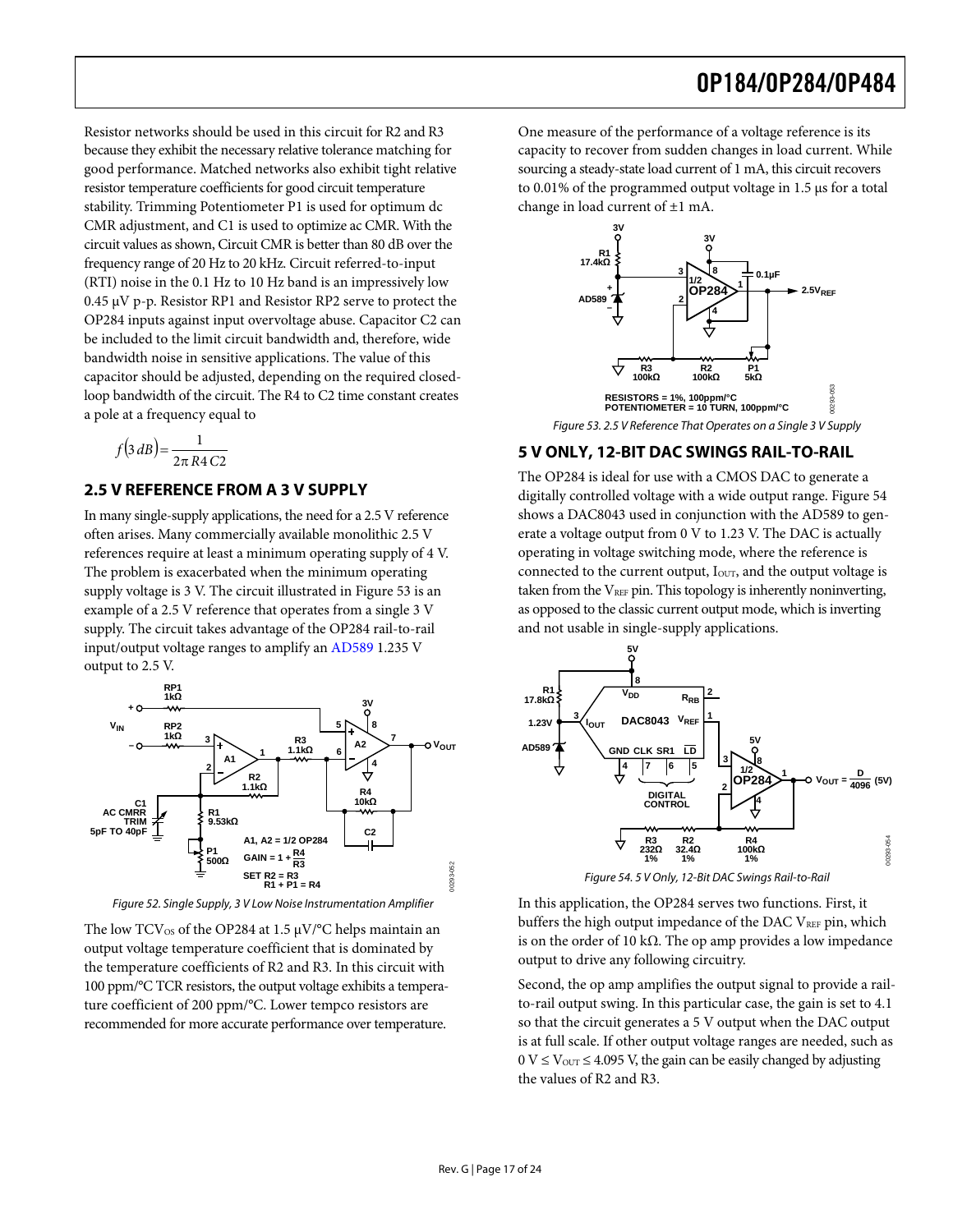### <span id="page-17-0"></span>**HIGH-SIDE CURRENT MONITOR**

<span id="page-17-2"></span>In the design of power supply control circuits, a great deal of design effort is focused on ensuring the long-term reliability of a pass transistor over a wide range of load current conditions. As a result, monitoring and limiting device power dissipation is of prime importance in these designs. The circuit shown in [Figure 55](#page-17-1) is an example of a 3 V, single-supply, high-side current monitor that can be incorporated into the design of a voltage regulator with fold-back current limiting or a high current power supply with crowbar protection. This design uses an OP284 rail-to-rail input voltage range to sense the voltage drop across a 0.1  $\Omega$  current shunt. A P-channel MOSFET, used as the feedback element in the circuit, converts the differential input voltage of the op amp into a current. This current is applied to R2 to generate a voltage that is a linear representation of the load current. The transfer equation for the current monitor is given by

$$
Monitor\ Output = R2 \times \left(\frac{R_{\text{SENSE}}}{R1}\right) \times I_L
$$

For the element values shown, the transfer characteristic of the monitor output is 2.5 V/A.



### <span id="page-17-3"></span><span id="page-17-1"></span>**CAPACITIVE LOAD DRIVE CAPABILITY**

<span id="page-17-4"></span>The OP284 exhibits excellent capacitive load driving capabilities. It can drive up to 1 nF, as shown in [Figure 30](#page-10-0). Even though the device is stable, a capacitive load does not come without penalty in bandwidth. The bandwidth is reduced to less than 1 MHz for loads greater than 2 nF. A snubber network on the output does not increase the bandwidth, but it does significantly reduce the amount of overshoot for a given capacitive load.

A snubber consists of a series R-C network  $(R<sub>s</sub>, C<sub>s</sub>)$ , as shown in [Figure 56,](#page-17-2) connected from the output of the device to ground. This network operates in parallel with the load capacitor, CL, to provide the necessary phase lag compensation. The value of the resistor and capacitor is best determined empirically.



Figure 56. Snubber Network Compensates for Capacitive Load

The first step is to determine the value of Resistor R<sub>s</sub>. A good starting value is 100  $\Omega$  (typically, the optimum value is less than 100 Ω). This value is reduced until the small-signal transient response is optimized. Next,  $C_s$  is determined; 10  $\mu$ F is a good starting point. This value is reduced to the smallest value for acceptable performance (typically, 1 μF). For the case of a 10 nF load capacitor on the OP284, the optimal snubber network is a 20  $\Omega$  in series with 1 μF. The benefit is immediately apparent, as shown in the scope photo in [Figure 57](#page-17-3). The top trace was taken with a 1 nF load, and the bottom trace was taken with the 50  $\Omega$ , 100 nF snubber network in place. The amount of overshoot and ringing is dramatically reduced. [Table 6](#page-17-4) shows a few sample snubber networks for large load capacitors.



Figure 57. Overshoot and Ringing Are Reduced by Adding a Snubber Network in Parallel with the 1 nF Load

| Load Capacitance $(C_L)$ | Snubber Network (R <sub>S</sub> , C <sub>S</sub> ) |  |  |
|--------------------------|----------------------------------------------------|--|--|
| 1 nF                     | 50 Ω, 100 nF                                       |  |  |
| 10 nF                    | 20 Ω, 1 μF                                         |  |  |
| $100$ nF                 | 5 $\Omega$ , 10 $\mu$ F                            |  |  |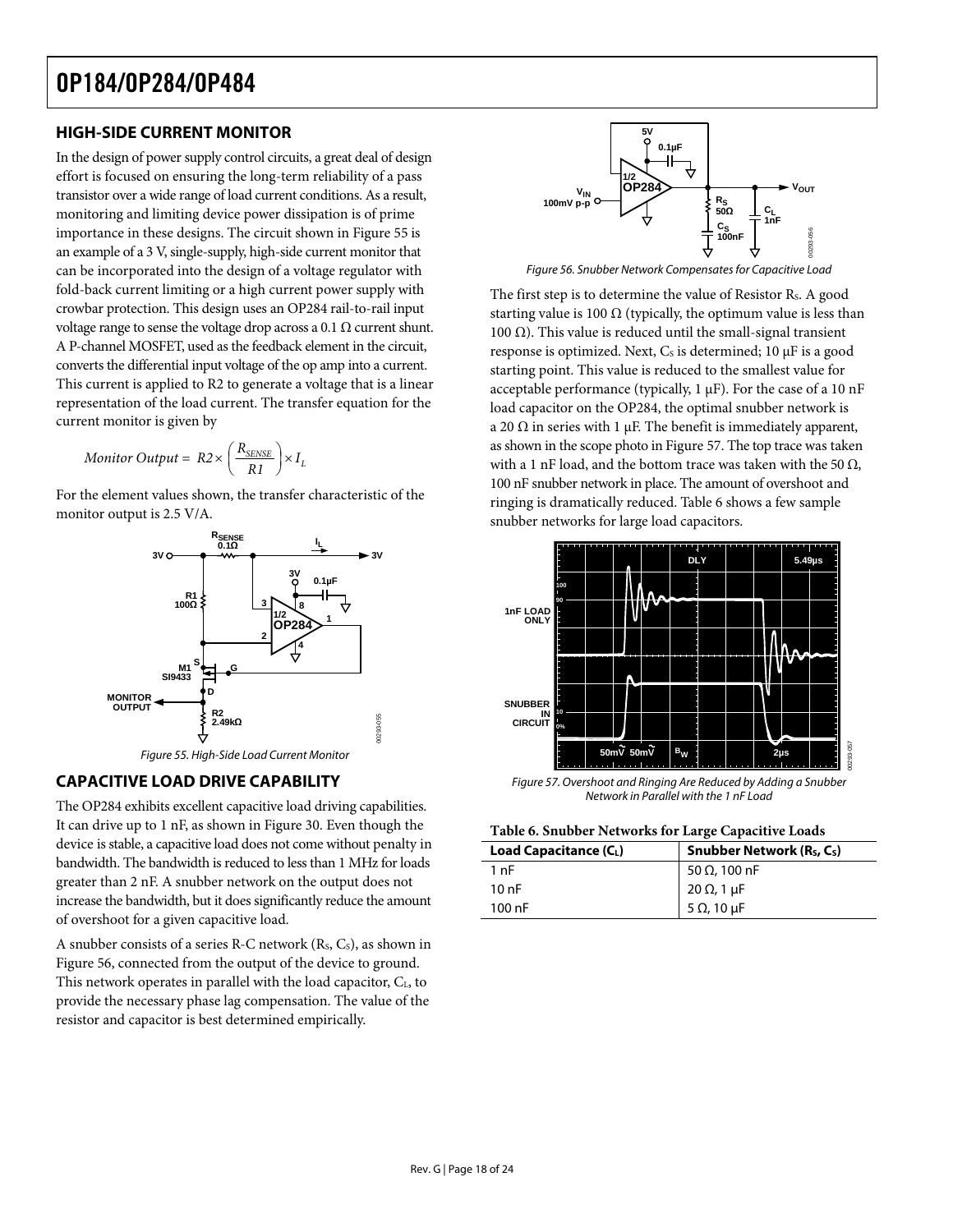### <span id="page-18-0"></span>**LOW DROPOUT REGULATOR WITH CURRENT LIMITING**

Many circuits require stable, regulated voltages relatively close in potential to an unregulated input source. This low dropout type of regulator is readily implemented with a rail-to-rail output op amp, such as the OP284, because the wide output swing allows easy drive to a low saturation voltage pass device. Furthermore, it is particularly useful when the op amp also employs a rail-torail input feature because this factor allows it to perform highside current sensing for positive rail current limiting. Typical examples are voltages developed from 3 V to 9 V range system sources or anywhere that low dropout performance is required for power efficiency. This 4.5 V example works from 5 V nominal sources with worst-case levels down to 4.6 V or less. [Figure 58](#page-18-1) shows such a regulator set up, using an OP284 plus a low RDS(ON), P-channel MOSFET pass device. Part of the low dropout performance of this circuit is provided by Q1, which has a rating of 0.11  $\Omega$  with a gate drive voltage of only 2.7 V. This relatively low gate drive threshold allows operation of the regulator on supplies as low as 3 V without compromising overall performance.

The main voltage control loop operation of the circuit is provided by U1B, half of the OP284. This voltage control amplifier amplifies the 2.5 V reference voltage produced by Three Terminal U2, a REF192. The regulated output voltage, VOUT, is then

 $=V_{OUT2}\left(1+\frac{R2}{R3}\right)$  $V_{OUT} = V_{OUT2} \left(1 + \frac{R2}{R3}\right)$ 

For this example, because 
$$
V_{\text{OUT}}
$$
 of 4.5 V with  $V_{\text{OUT2}} = 2.5$  V requires a U1B gain of 1.8 times, R3 and R2 are chosen for a ratio of 1.2:1 or 10.0 kΩ:8.06 kΩ (using closest 1% values). Note that for the lowest  $V_{\text{OUT}}$  dc error, R2||R3 should be maintained equal to R1 (as in this example), and the R2 to R3 resistors should be stable, close tolerance metal film types. The table in Figure 58 summarizes R1 to R3 values for some popular voltages. However, note that, in general, the output can be anywhere between  $V_{\text{OUT2}}$  and the 12 V maximum rating of Q1.

While the low voltage saturation characteristic of Q1 is a key part of the low dropout, another component is a low current sense comparison threshold with good dc accuracy. Here, this is provided by Current Sense Amplifier U1A, which is provided by a 20 mV reference from the 1.235 V, [AD589](http://www.analog.com/en/prod/0%2C2877%2CAD589%2C00.html) Reference Diode D2, and the R7 to R8 divider. When the product of the output current and the RS value match this voltage threshold, the current control loop is activated, and U1A drives the Q1 gate through D1. This causes the overall circuit operation to enter current mode control with a current limit, ILIMIT, defined as

$$
I_{LIMIT} = \left(\frac{V_{R(D2)}}{R_S}\right)\left(\frac{R7}{R7 + R8}\right)
$$



<span id="page-18-1"></span>Figure 58. Low Dropout Regulator with Current Limiting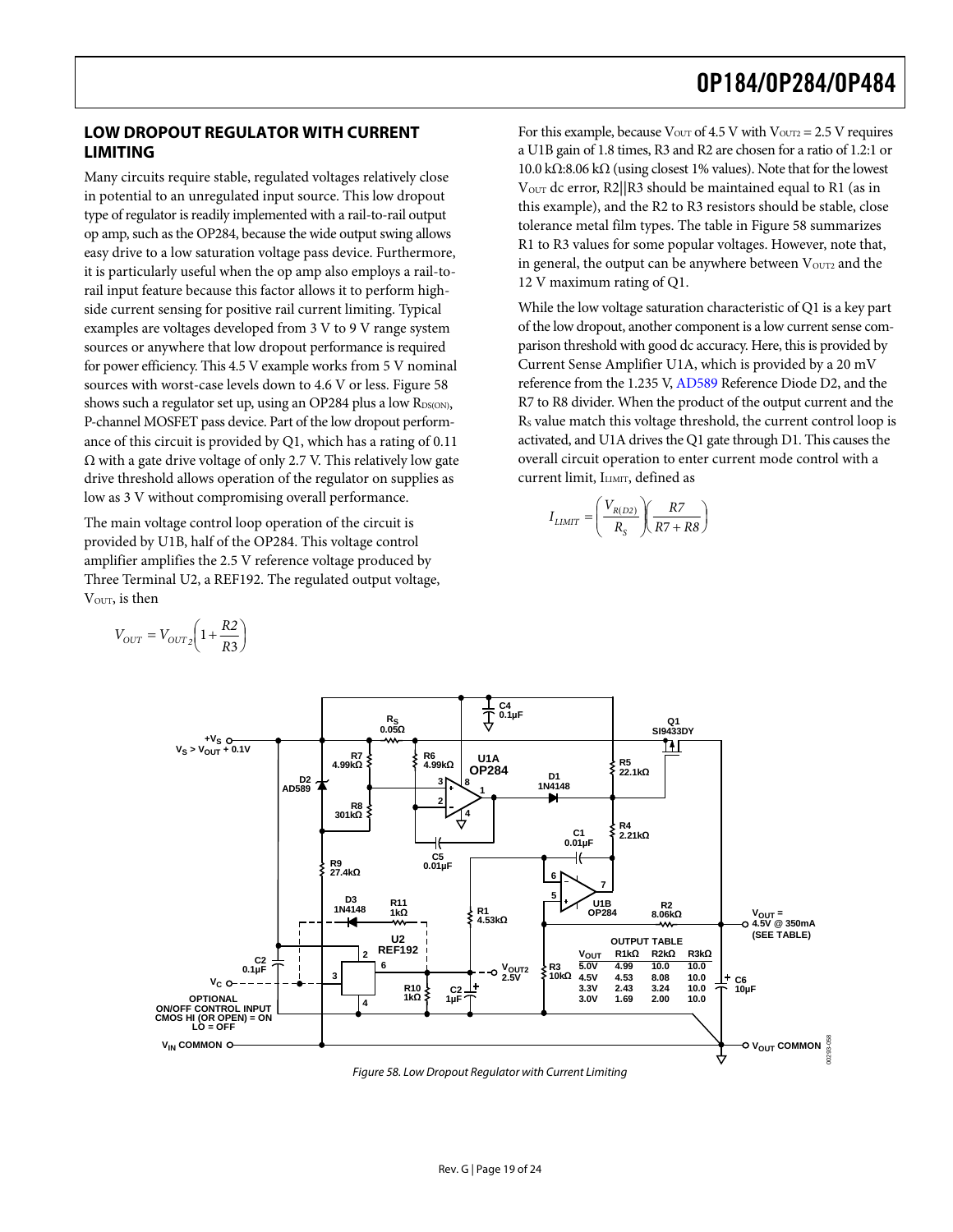<span id="page-19-0"></span>Obviously, it is desirable to keep this comparison voltage small because it becomes a significant portion of the overall dropout voltage. Here, the 20 mV reference is higher than the typical offset of the OP284 but is still reasonably low as a percentage of  $V_{\text{OUT}}$  (<0.5%). In adapting the limiter for other  $I_{\text{LIMIT}}$  levels, Sense Resistor R<sub>s</sub> should be adjusted along with R7 to R8, to maintain this threshold voltage between 20 mV and 50 mV.

Performance of the circuit is excellent. For the 4.5 V output version, the measured dc output change for a 225 mA load change was on the order of a few microvolts, while the dropout voltage at this same current level was about 30 mV. The current limit, as shown in [Figure 58,](#page-18-1) is 400 mA, allowing the circuit to be used at levels up to 300 mA or more. While the Q1 device can actually support currents of several amperes, a practical current rating takes into account the 2.5 W, 25°C dissipation of the the 8-lead SOIC device. Because a short-circuit current of 400 mA at an input level of 5 V causes a 2 W dissipation in Q1, other input conditions must be considered carefully in terms of potential overheating of Q1. Of course, if higher powered devices are used for Q1, this circuit can support outputs of tens of amperes as well as the higher V<sub>OUT</sub> levels already noted.

<span id="page-19-1"></span>The circuit shown can either be used as a standard low dropout regulator, or it can be used with on/off control. By driving Pin 3 of U2 with the optional logic control signal,  $V_c$ , the output is switched between on and off. Note that when the output is off in this circuit, it is still active (that is, not an open circuit). This is because the off state simply reduces the voltage input to R1, leaving the U1A/U1B amplifiers and Q1 still active.

When the on/off control is used, Resistor R10 should be used with U2 to speed on/off switching and to allow the output of the circuit to settle to a nominal zero voltage. Component D3 and Component R11 also aid in speeding up the on/off transition by providing a dynamic discharge path for C2. Off/on transition time is less than 1 ms, while the on/off transition is longer, but less than 10 ms.

### **3 V, 50 HZ/60 HZ ACTIVE NOTCH FILTER WITH FALSE GROUND**

To process signals in a single-supply system, it is often best to use a false ground biasing scheme. A circuit that uses this approach is shown in [Figure 59.](#page-19-1) In this circuit, a false ground circuit biases an active notch filter used to reject 50 Hz/60 Hz power line interference in portable patient monitoring equipment.

Notch filters are commonly used to reject power line frequency interference that often obscures low frequency physiological signals, such as heart rates, blood pressure readings, EEGs, and EKGs. This notch filter effectively squelches 60 Hz pickup at a Filter Q of 0.75. Substituting 3.16 kΩ resistors for the 2.67 kΩ resistor in the twin-T section (R1 through R5) configures the active filter to reject 50 Hz interference.



Amplifier A3 is the heart of the false ground bias circuit. It buffers the voltage developed at R9 and R10 and is the reference for the active notch filter. Because the OP484 exhibits a rail-to-rail input common-mode range, R9 and R10 are chosen to split the 3 V supply symmetrically. An in-the-loop compensation scheme is used around the OP484 that allows the op amp to drive C6, a 1 μF capacitor, without oscillation. C6 maintains a low impedance ac ground over the operating frequency range of the filter.

The filter section uses an OP484 in a Twin-T configuration whose frequency selectivity is very sensitive to the relative matching of the capacitors and resistors in the twin-T section. Mylar is the material of choice for the capacitors, and the relative matching of the capacitors and resistors determines the pass band symmetry of the filter. Using 1% resistors and 5% capacitors produces satisfactory results.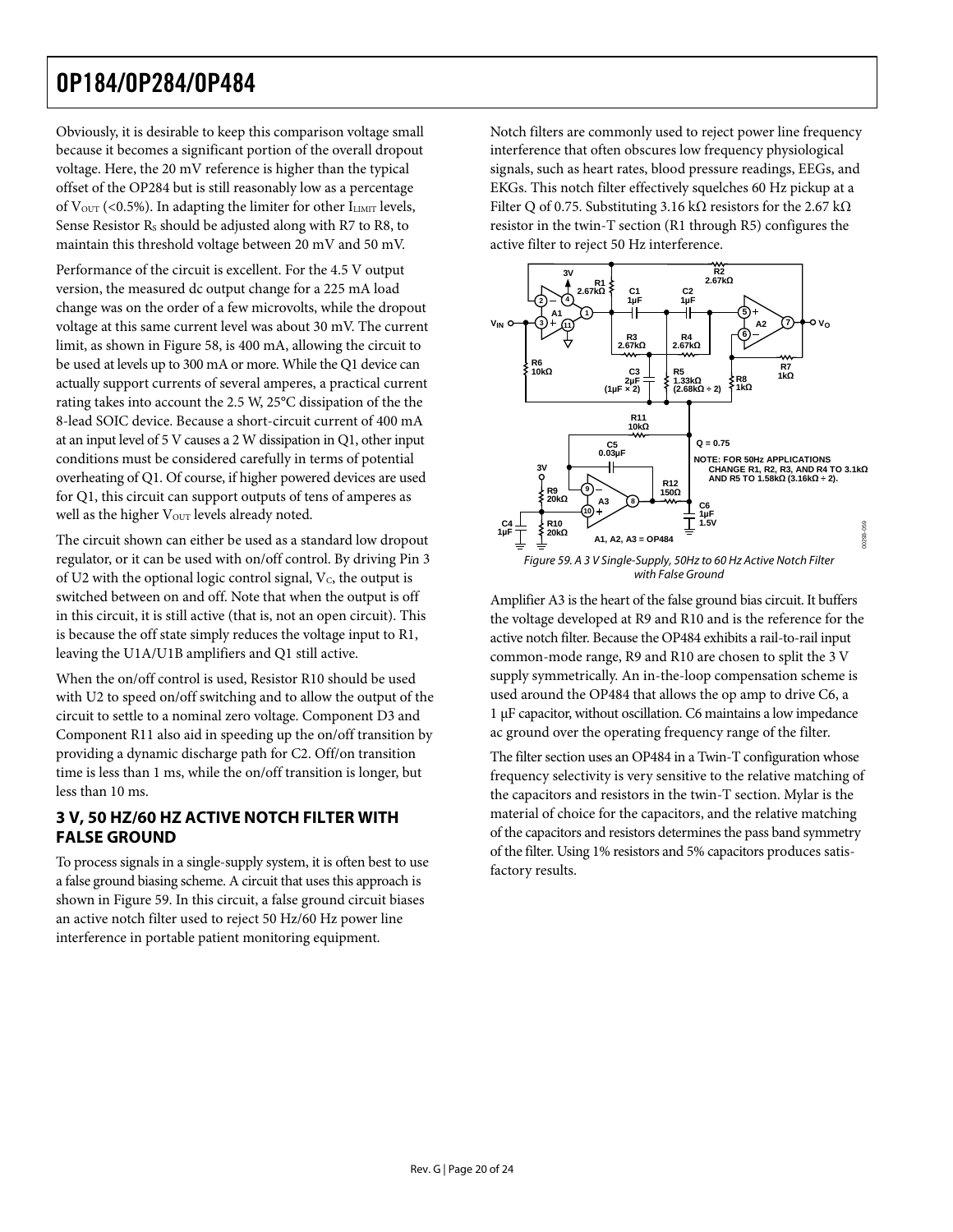<span id="page-20-0"></span>

Dimensions shown in millimeters and (inches)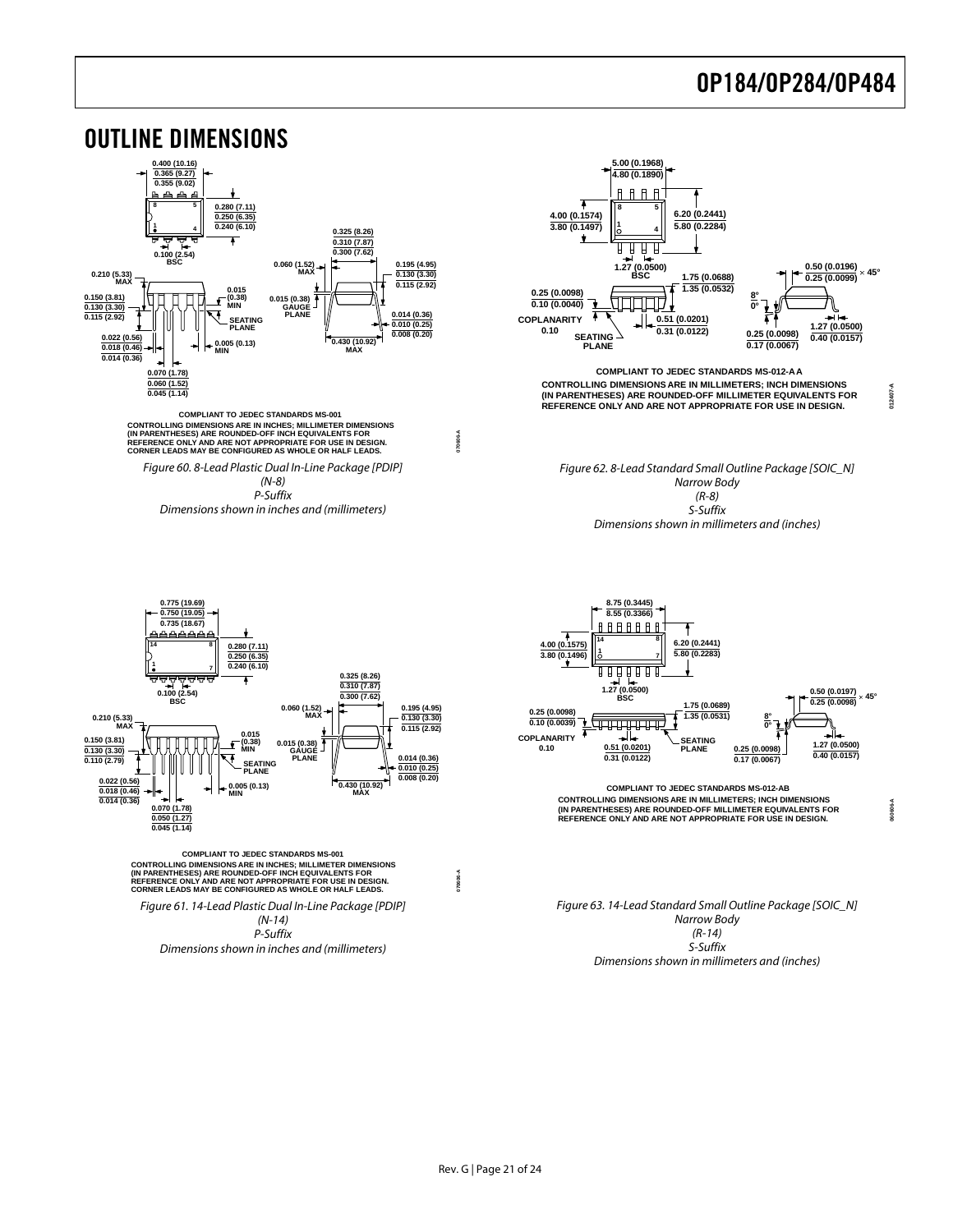### <span id="page-21-0"></span>**ORDERING GUIDE**

| Model                       | <b>Temperature Range</b>             | <b>Package Description</b> | <b>Package Option</b> |
|-----------------------------|--------------------------------------|----------------------------|-----------------------|
| OP184ES                     | $-40^{\circ}$ C to +125 $^{\circ}$ C | 8-Lead SOIC_N              | S-Suffix (R-8)        |
| OP184ES-REEL                | $-40^{\circ}$ C to $+125^{\circ}$ C  | 8-Lead SOIC_N              | S-Suffix (R-8)        |
| OP184ES-REEL7               | $-40^{\circ}$ C to $+125^{\circ}$ C  | 8-Lead SOIC_N              | S-Suffix (R-8)        |
| OP184ESZ <sup>1</sup>       | $-40^{\circ}$ C to $+125^{\circ}$ C  | 8-Lead SOIC_N              | S-Suffix (R-8)        |
| OP184ESZ-REEL <sup>1</sup>  | $-40^{\circ}$ C to +125 $^{\circ}$ C | 8-Lead SOIC_N              | S-Suffix (R-8)        |
| OP184ESZ-REEL7 <sup>1</sup> | $-40^{\circ}$ C to $+125^{\circ}$ C  | 8-Lead SOIC_N              | S-Suffix (R-8)        |
| OP184FS                     | $-40^{\circ}$ C to +125 $^{\circ}$ C | 8-Lead SOIC_N              | S-Suffix (R-8)        |
| OP184FS-REEL                | $-40^{\circ}$ C to +125 $^{\circ}$ C | 8-Lead SOIC_N              | S-Suffix (R-8)        |
| OP184FS-REEL7               | $-40^{\circ}$ C to +125 $^{\circ}$ C | 8-Lead SOIC_N              | S-Suffix (R-8)        |
| OP184FSZ <sup>1</sup>       | $-40^{\circ}$ C to +125 $^{\circ}$ C | 8-Lead SOIC_N              | S-Suffix (R-8)        |
| OP184FSZ-REEL <sup>1</sup>  | $-40^{\circ}$ C to $+125^{\circ}$ C  | 8-Lead SOIC_N              | S-Suffix (R-8)        |
| OP184FSZ-REEL7 <sup>1</sup> | $-40^{\circ}$ C to $+125^{\circ}$ C  | 8-Lead SOIC_N              | S-Suffix (R-8)        |
| OP284EP                     | $-40^{\circ}$ C to +125 $^{\circ}$ C | 8-Lead PDIP                | P-Suffix (N-8)        |
| OP284EPZ <sup>1</sup>       | $-40^{\circ}$ C to +125 $^{\circ}$ C | 8-Lead PDIP                | P-Suffix (N-8)        |
| OP284ES                     | $-40^{\circ}$ C to +125 $^{\circ}$ C | 8-Lead SOIC_N              | S-Suffix (R-8)        |
| OP284ES-REEL                | $-40^{\circ}$ C to $+125^{\circ}$ C  | 8-Lead SOIC_N              | S-Suffix (R-8)        |
| OP284ES-REEL7               | $-40^{\circ}$ C to +125 $^{\circ}$ C | 8-Lead SOIC_N              | S-Suffix (R-8)        |
| OP284ESZ <sup>1</sup>       | $-40^{\circ}$ C to +125 $^{\circ}$ C | 8-Lead SOIC_N              | S-Suffix (R-8)        |
| OP284ESZ-REEL <sup>1</sup>  | $-40^{\circ}$ C to $+125^{\circ}$ C  | 8-Lead SOIC_N              | S-Suffix (R-8)        |
| OP284ESZ-REEL7 <sup>1</sup> | $-40^{\circ}$ C to $+125^{\circ}$ C  | 8-Lead SOIC_N              | S-Suffix (R-8)        |
| OP284FS                     | $-40^{\circ}$ C to +125 $^{\circ}$ C | 8-Lead SOIC_N              | S-Suffix (R-8)        |
| OP284FS-REEL                | $-40^{\circ}$ C to +125 $^{\circ}$ C | 8-Lead SOIC_N              | S-Suffix (R-8)        |
| OP284FS-REEL7               | $-40^{\circ}$ C to +125 $^{\circ}$ C | 8-Lead SOIC_N              | S-Suffix (R-8)        |
| OP284FSZ <sup>1</sup>       | $-40^{\circ}$ C to $+125^{\circ}$ C  | 8-Lead SOIC_N              | S-Suffix (R-8)        |
| OP284FSZ-REEL <sup>1</sup>  | $-40^{\circ}$ C to $+125^{\circ}$ C  | 8-Lead SOIC_N              | S-Suffix (R-8)        |
| OP284FSZ-REEL7 <sup>1</sup> | $-40^{\circ}$ C to +125 $^{\circ}$ C | 8-Lead SOIC_N              | S-Suffix (R-8)        |
| OP284GBC                    |                                      | Die                        |                       |
| OP484ES                     | $-40^{\circ}$ C to +125 $^{\circ}$ C | 14-Lead SOIC_N             | S-Suffix (R-14)       |
| OP484ES-REEL                | $-40^{\circ}$ C to $+125^{\circ}$ C  | 14-Lead SOIC_N             | S-Suffix (R-14)       |
| OP484ESZ <sup>1</sup>       | $-40^{\circ}$ C to $+125^{\circ}$ C  | 14-Lead SOIC_N             | S-Suffix (R-14)       |
| OP484ESZ-REEL <sup>1</sup>  | $-40^{\circ}$ C to +125 $^{\circ}$ C | 14-Lead SOIC_N             | S-Suffix (R-14)       |
| OP484FPZ <sup>1</sup>       | $-40^{\circ}$ C to +125 $^{\circ}$ C | 14-Lead PDIP               | P-Suffix (N-14)       |
| OP484FS                     | $-40^{\circ}$ C to $+125^{\circ}$ C  | 14-Lead SOIC_N             | S-Suffix (R-14)       |
| OP484FS-REEL                | $-40^{\circ}$ C to $+125^{\circ}$ C  | 14-Lead SOIC_N             | S-Suffix (R-14)       |
| OP484FS-REEL7               | $-40^{\circ}$ C to +125 $^{\circ}$ C | 14-Lead SOIC_N             | S-Suffix (R-14)       |
| OP484FSZ <sup>1</sup>       | $-40^{\circ}$ C to +125 $^{\circ}$ C | 14-Lead SOIC_N             | S-Suffix (R-14)       |
| OP484FSZ-REEL <sup>1</sup>  | $-40^{\circ}$ C to $+125^{\circ}$ C  | 14-Lead SOIC_N             | S-Suffix (R-14)       |
| OP484FSZ-REEL7 <sup>1</sup> | $-40^{\circ}$ C to $+125^{\circ}$ C  | 14-Lead SOIC_N             | S-Suffix (R-14)       |

<span id="page-21-1"></span> $1 Z =$  RoHS Compliant part.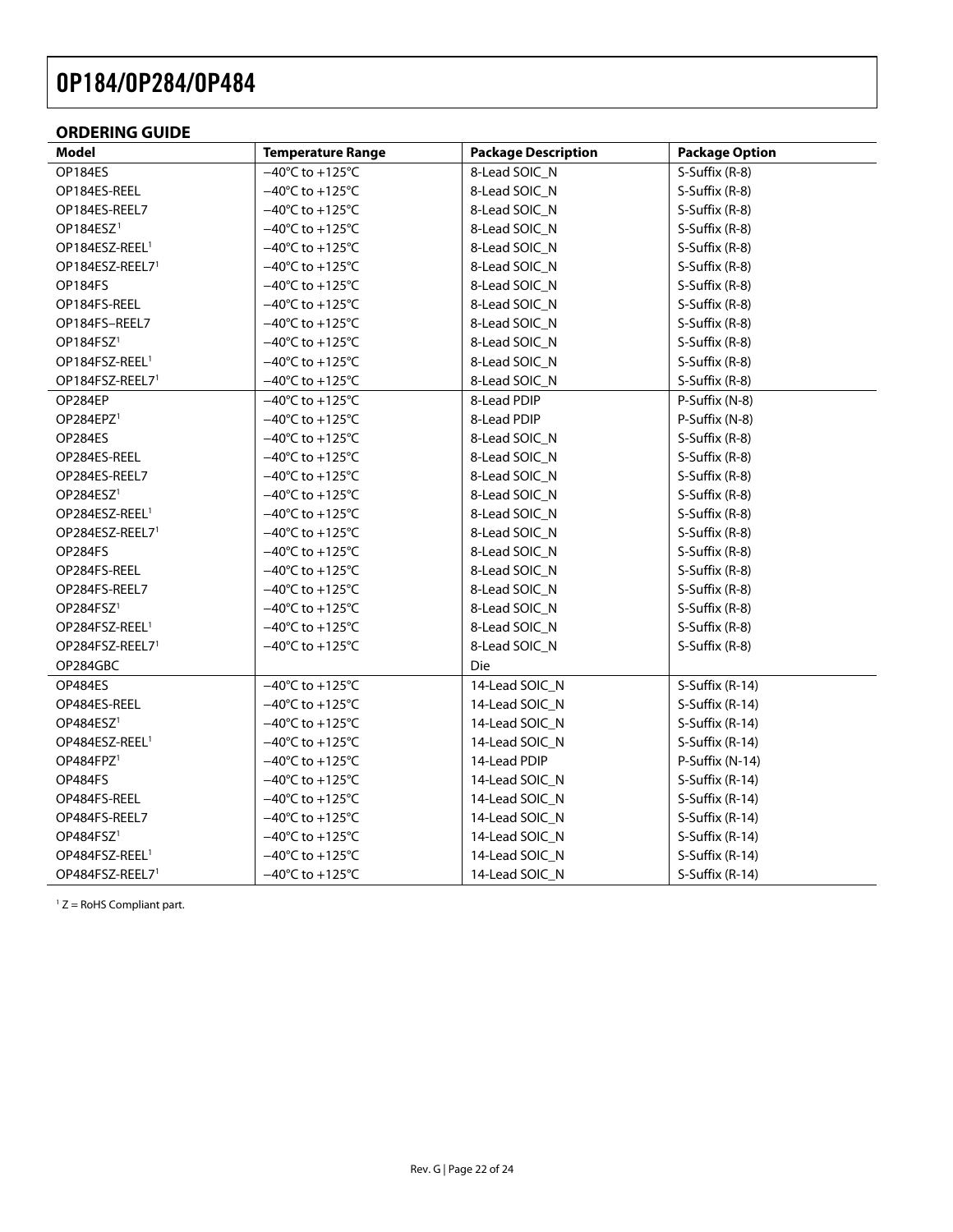# **NOTES**